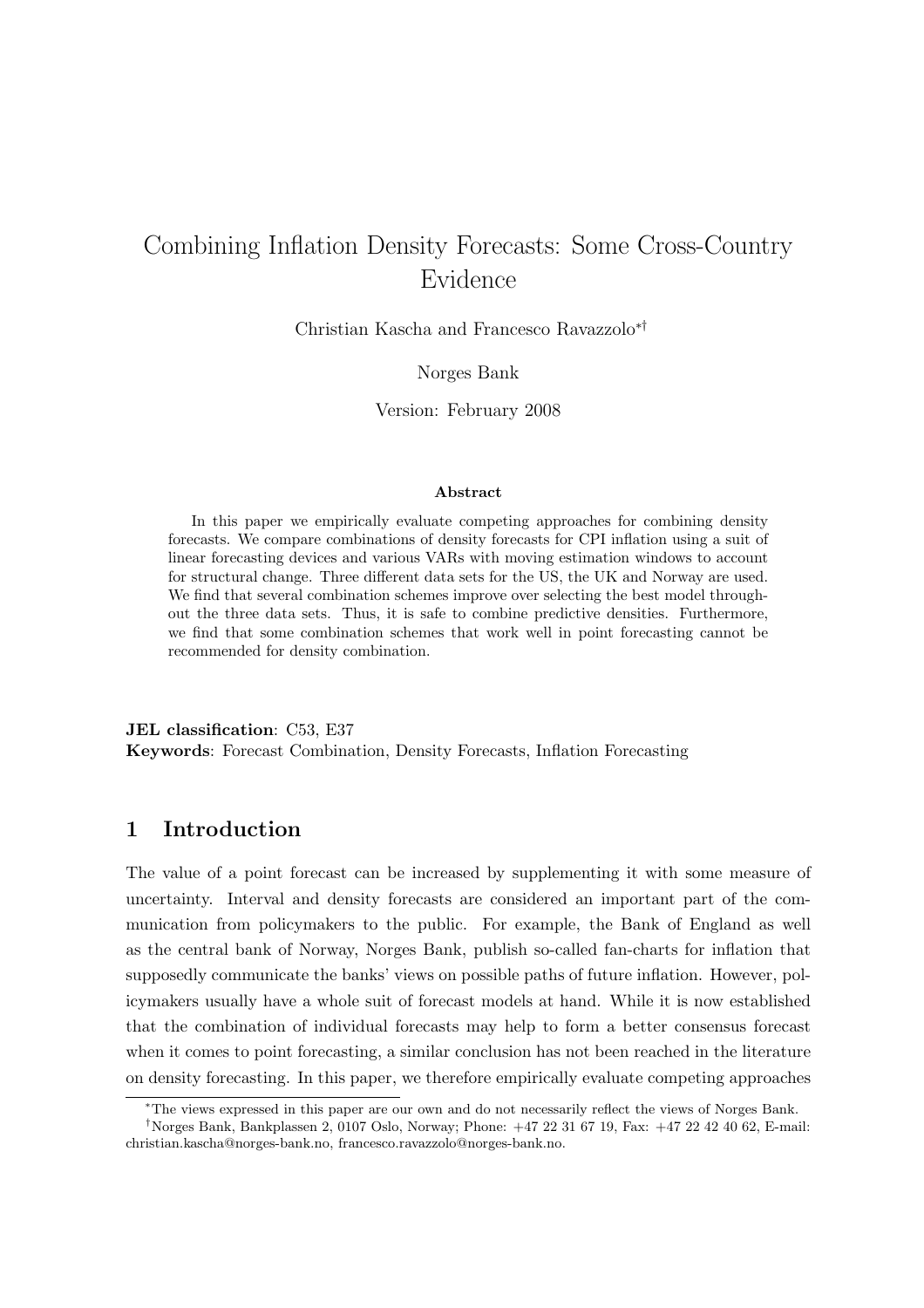for combining density forecasts. We compare combinations of density forecasts for inflation using a suit of linear forecasting devices and various VARs and compare the results over data sets for the US, the UK and Norway.

While the literature on combining point forecasts has reached a relatively mature state dating back to papers such as Bates & Granger (1969), the same cannot be said about our knowledge on density forecasting and particularly combination schemes of individual density forecasts. Timmermann (2006) provides an extensive summary of the literature on combining point forecasts.

The literature on density and interval forecasting is summarized in surveys of Tay & Wallis (2000) and Corradi & Swanson (2006a). See also Clemen, Murphy & Winkler (1995). Corradi & Swanson (2006a) is maybe the most comprehensive survey to date on the evaluation of single and multiple density forecasts.

Clements (2006) and Granger, White & Kamstra (1989) have considered combination of event and quantile forecasts. Density forecasting considering the whole distribution of the variable to be forecasted has only recently emerged in economics (see, e.g., Wallis 2005). In contrast, already Genest & Zidek (1986) provided a survey on density combination in meteorology.

Some combination schemes for density forecasts have been proposed that probably originate in their success in combining point forecasts. For example, equal weights have been suggested by Hendry & Clements (2004) and Wallis (2005). Granger & Jeon (2004) propose in a more general framework "thick modeling".

Bayesian approaches naturally lend themselves to density combination schemes. So it is maybe not surprising that various approaches have emerged in this field. For example, Min  $\&$ Zellner (1993) propose simple combinations based on posterior odds ratios. Palm & Zellner (1992) propose a combination method that captures the full correlation structure between the forecast errors resulting from different models by explicitly modeling their dynamic interaction. Following Morris (1974), Morris (1977) and Winkler (1981), Hall & Mitchell (2004) consider an approach where competing density forecasts are combined by a "decision maker" who views these forecasts as data that is used to update a prior distribution. Bayesian model averaging (BMA) methods have been proposed by Leamer (1978) and Raftery, Madigan & Hoeting (1997). An empirical study on BMA is Jackson & Karlsson (2004). Geweke & Whiteman (2006) introduce the idea of predictive likelihood, and Eklund & Karlsson (2007) and Andersson & Karlsson (2007) use this method for forecast combination with Bayesian AR and VAR models. Garratt, Lee, Pesaran & Shin (2003) apply a Bayesian approach to the UK economy. Also Mitchell & Hall (2005) suggest weights derived in a Bayesian framework.

From a classical perspective, weights based on the Kullback-Leibler Information Criterion have been proposed by both Amisano & Giacomini (2007) and Hall & Mitchell (2007). This criterion offers a way of measuring predictive accuracy and points to combination schemes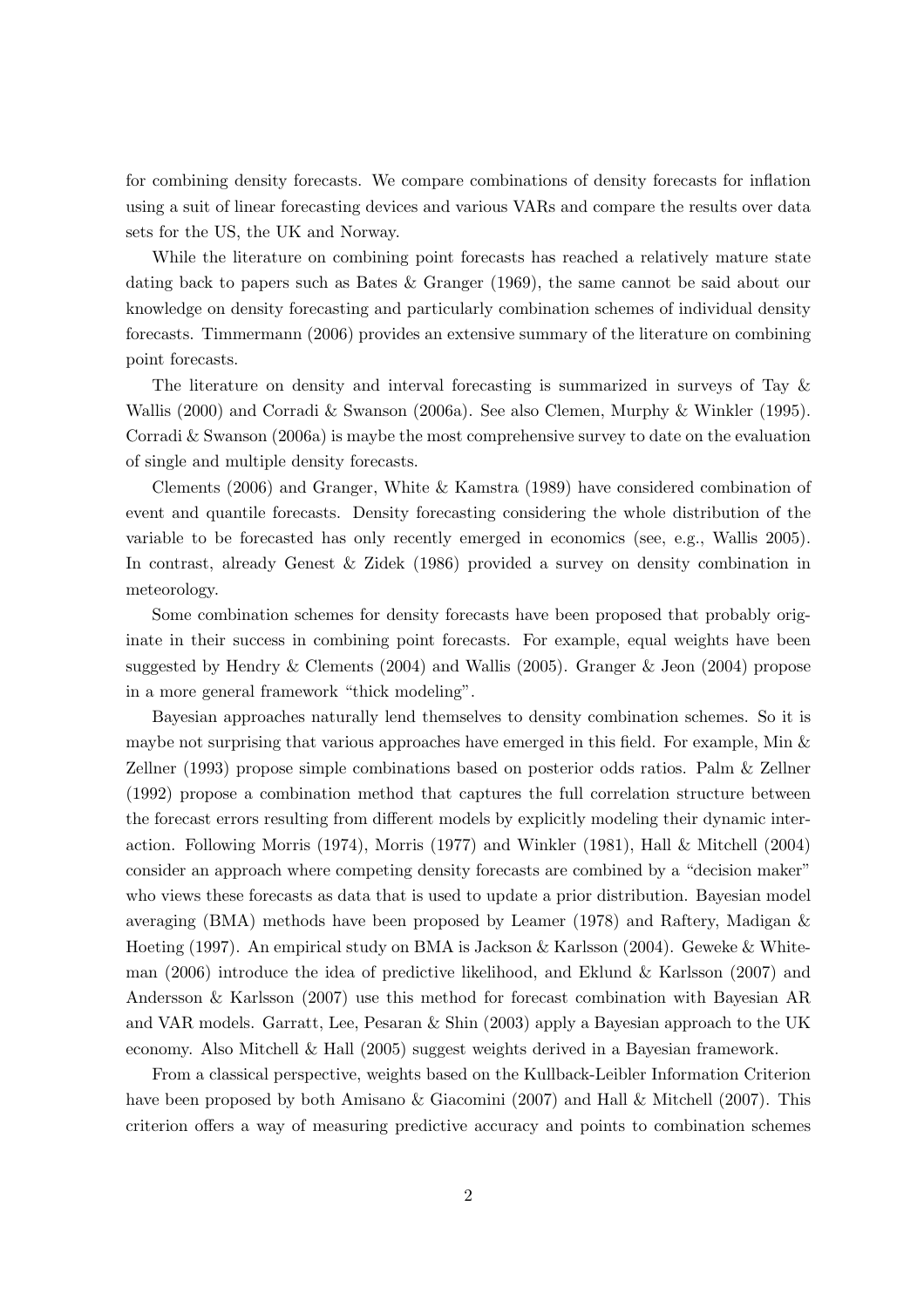seeking to minimize the distance between estimated predictive densities and the true but unknown density of the variable to be predicted. This is achieved by considering logarithmic scoring rules that reward models which on average give higher probability to events which have actually occurred.

While Jore, Mitchell & Vahey (2007) provide some evidence on the performance of the weighting scheme proposed by Hall & Mitchell (2007) relative to equal weights and the pairwise equal averaging method of Clark & McCracken (2007), our knowledge on when and why predictive density combinations work is still limited. As Hall & Mitchell (2007) state: "It is important to try to build up both an increased understanding and an empirical consensus about the circumstances in which density forecast combination works." Taking inflation density forecasting as a relevant example, we ask how predictive density combinations perform relative to individual density forecasts and selecting the best performing model ex-ante. How large are the gains from combining? Are some density combination schemes dominated by others? How do our results vary over the three samples? Finally, we compare the results on density combination with the results on point-forecast combination measured in terms of root mean squared prediction error.

Our results show that recursive log-score weights, trimming the  $k\%$  worst models and the pairwise equal weight scheme give superior results than selecting ex-ante the best individual model in all the three samples. Furthermore, the obtained performance from combining is close to the result for the ex-post best individual model for the US application. The trimming approach provides the highest log-score in the Norwegian exercise. Equal weights, which provide accurate point forecasts, give, on contrary, always lower log-scores than selecting the best individual model ex-ante. This finding suggests that the equal weight scheme is inadequate for density forecasts. Bayesian model averaging confirms to have trimming effect, but its success depends on the measure used to derive model probabilities and how appropriate this measure is for the application of interest.

The rest of the paper is organized as follows. In section two we discuss the evaluation of density forecasts and combining predictive densities. In section three we describe the data and the suit of density forecast models. Section four contains the results of the out-of-sample experiment. Section five concludes.

# 2 Evaluating and Combining Predictive Densities

### 2.1 Evaluating Predictive Densities

The question of how to measure the accuracy of density forecasts has recently received a lot of attention in the theoretical literature. Corradi & Swanson (2006a) provide an extensive survey. This question is decisive because it is central to how we design density combination schemes (Hall & Mitchell 2007). In this paper we compare multiple models and combination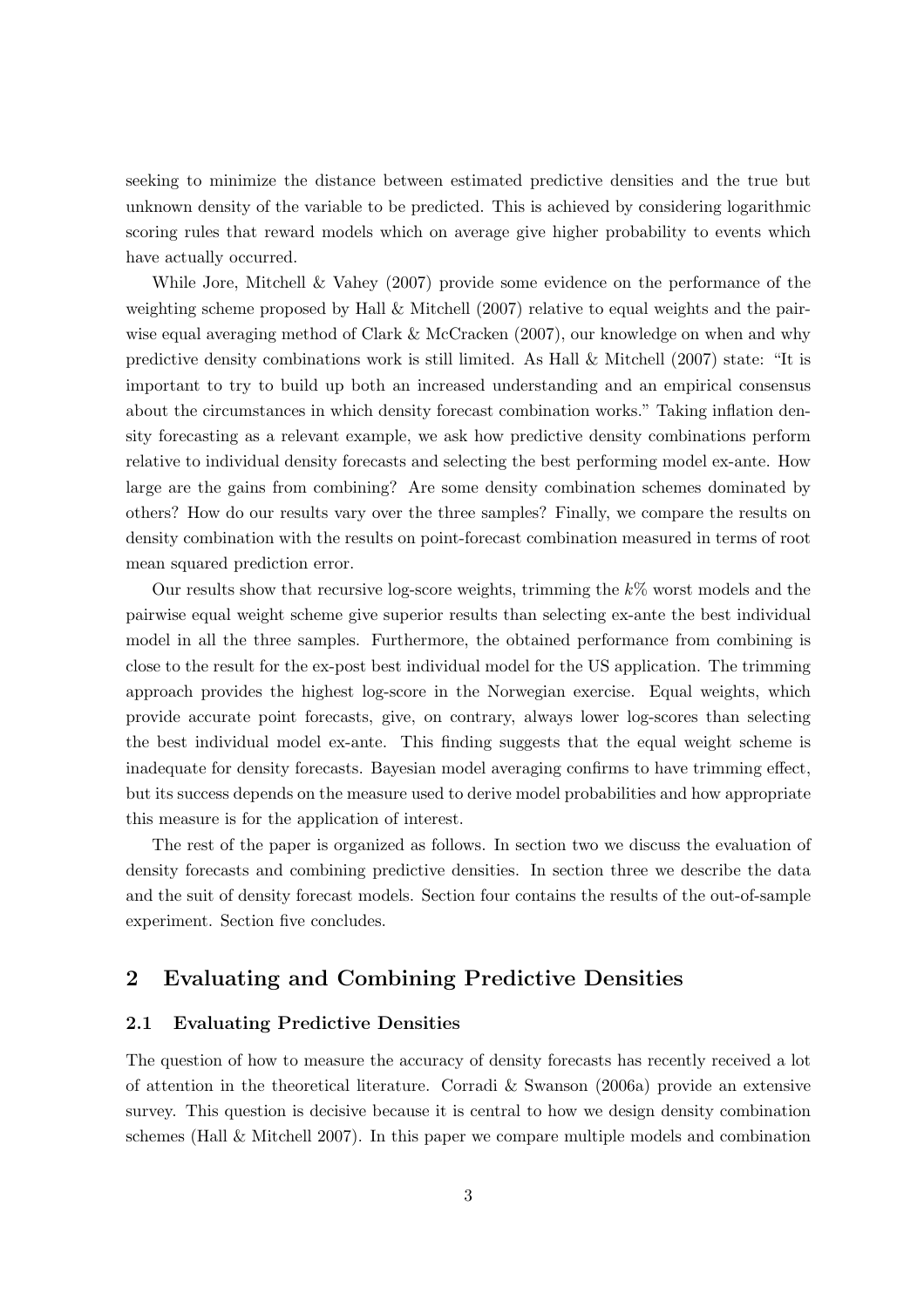schemes that are misspecified and sometimes nested. This fact complicates matters by some degree.

One branch of the literature is concerned with testing whether predictive densities are correctly specified (Bierens 1982, Bierens & Ploberger 1997). These tests require the assumption of correct specification of the density forecast under the null using all the relevant information (e.g., Diebold, Gunther & Tay 1998, Bai 2003) or conditional on a given information set (Corradi & Swanson 2003). Unfortunately, the models in our suit do not satisfy any of these assumptions.

Another branch is concerned with model evaluation of multiple, possibly misspecified models. One possibility is to evaluate density forecasts in terms of their implied economic value (Granger & Pesaran 2000, Clements 2004). This strategy makes a lot of sense in areas such as financial econometrics but is less meaningful for policymakers such as central banks. Therefore we stick to statistical measures. Two approaches have been considered in the recent literature. One is based on a distributional analog of mean squared error (Corradi & Swanson 2004, 2006b), the other is based on the Kullback-Leibler Information Criterion (KLIC) (Kitamura 2002, Amisano & Giacomini 2007, Hall & Mitchell 2007).

The measure of distributional accuracy introduced by Corradi & Swanson (2004, 2006b) is attractive because of its analogy to the usual mean squared error norm in point forecasting. Given a benchmark density function, a norm over a set of possible density forecasts is defined in a straightforward manner taking the expectation of the squared, point-wise difference between a candidate density and the benchmark density over all possible outcomes of the variable to be forecasted. One problem is the dependence on a benchmark which might be difficult to justify in our case unless one uses a nonparametric estimate as in Li & Tkacz (2006). Given the short sample sizes at hand, this option does not appear convenient in the present context.

On the other hand, measures based on the well-known KLIC can circumvent this problem. The KLIC is a sensible measure of accuracy, since it chooses the model which on average gives higher probability to events that have actually occurred. Specifically, the KLIC distance between the true density  $f_t$  and some candidate density  $f_t^c$  of a random variable  $Y_t$  is defined as

$$
\begin{array}{rcl} \text{KLIC}_t & = & \int f_t(y_t) \ln \frac{f_t(y_t)}{f_t^c(y_t)} dy_t \\ & = & E[\ln f_t(y_t) - \ln f_t^c(y_t)]. \end{array}
$$

Under some regularity conditions, a consistent estimate can obtained from the average of the sample information,  $y_1, \ldots, y_T$ , on  $f_t$  and  $f_t^c$ :

$$
\overline{KLIC} = \frac{1}{T} \sum_{t=1}^{T} [\ln f_t(y_t) - \ln f_t^c(y_t)].
$$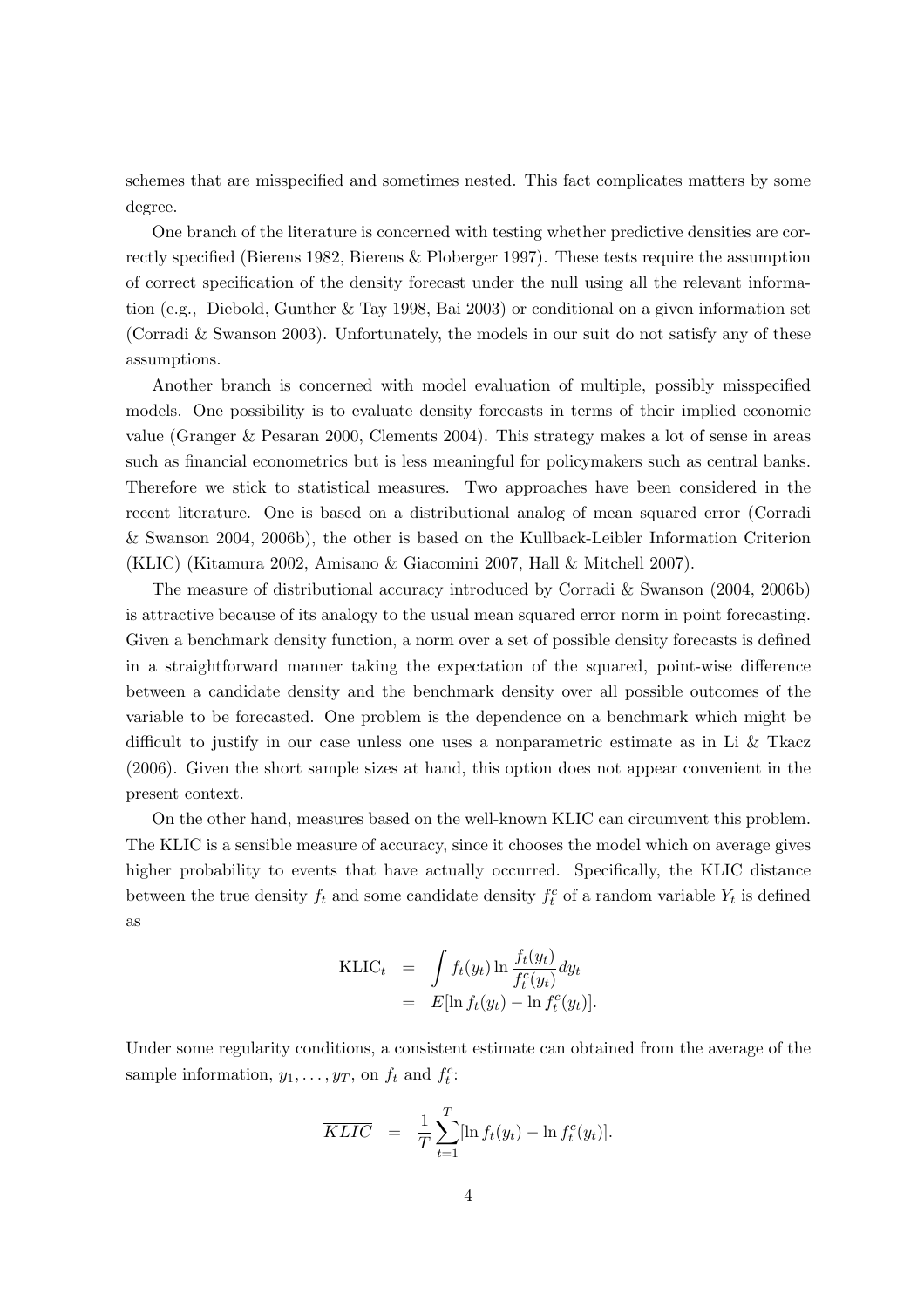Even though we do not know the true density, we can still compare multiple densities,  $f_{t,i}^c$  for  $i = 1, \ldots, N$ . It is sufficient to consider only the latter term in the above sum,

$$
-\frac{1}{T}\sum_{t=1}^{T}\ln f_{t,i}^{c}(y_{t}),
$$
\n(1)

for all  $i$  and to choose the model for which the expression in  $(1)$  is minimal.

Turning to density forecasts, let  $f_{t+h,t}^c$  denote a prediction of the density for  $Y_{t+h}$ , possibly obtained by combination of individual density forecasts and conditional on information up to date t. Let  $y_{t+h}$  be the realization of  $Y_{t+h}$  and suppose that  $T^e$  h-step-ahead-forecasts have been obtained, starting at time  $T^s$  and given a total number of  $T$  observations. A measure of out-of-sample performance is the average logarithmic score or "log-score"

$$
\ln S := \frac{1}{T^e} \sum_{t=T^s}^{T-h} \ln f_{t+h,t}^c(y_{t+h}).
$$
\n(2)

Models or combination schemes that are associated with a high average log-score are approximating well the unknown true density in terms of KLIC (Hall & Mitchell 2007).

For the iid case, Vuong (1989) suggests a likelihood ratio test for choosing the conditional density model that is close to the true density in terms of KLIC. The tests was extended by Amisano & Giacomini (2007) to cover the case of dependent observations. Also Kitamura (2002) employs a KLIC-based approach to select between misspecified models. Measures in terms of the KLIC also have a Bayesian interpretation as the KLIC-best model is also the model with the highest posterior probability, as shown by Fernández-Villaverde  $\&$  Rubio-Ramirez (2004). Hall & Mitchell (2007) propose to use the KLIC distance between the combined density forecast and the true but unknown density of the variable that is forecasted. Practically, computation of the KLIC distance does not require the estimation of any statistical model. Thus, it can measure forecasts obtained from informal sources as well and is our preferred measure of predictive accuracy.

## 2.2 Combining Predictive Densities

There are two elementary choices in combining densities. One is the way of aggregation and the other is the construction of the weights. Possible ways of aggregation are described in Genest  $\&$  Zidek (1986). We focus here on the "linear opinion pool" of N competitive forecast densities of the same event:

$$
f_{t+h,t}^c(y_{t+h}) = \sum_{i=1}^N \omega_{t+h,t,i} f_{t+h,t,i}(y_{t+h}), \qquad (3)
$$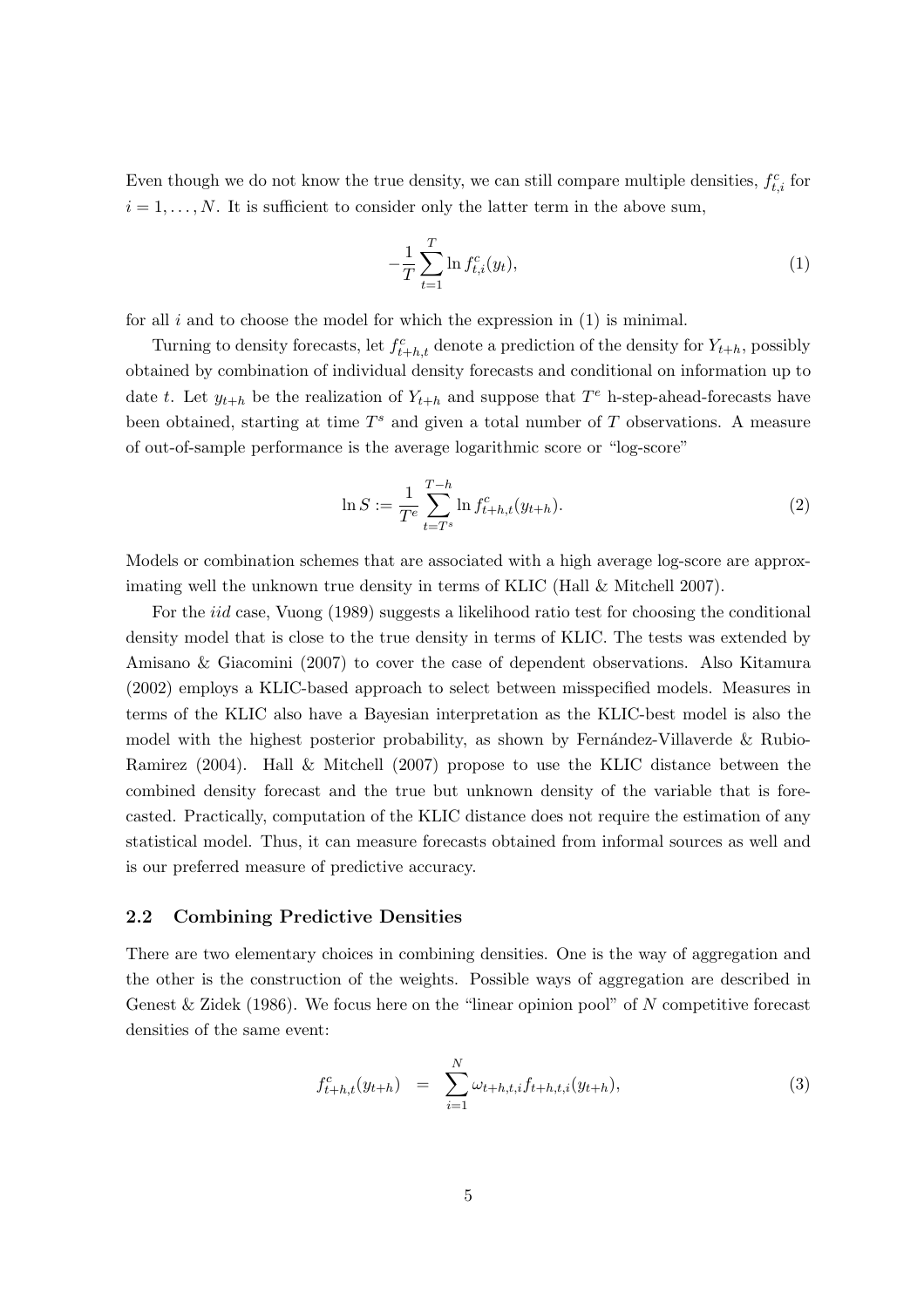where the collection of probability forecasts is  $\{f_{t+h,t,1}, \ldots, f_{t+h,t,N}\}$ . The weights have to be a convex linear combination, that is,  $0 \leq \omega_{t+h,t,i} \leq 1$  and  $\sum_{i=1}^{N} \omega_{t+h,t,i} = 1$  for all  $i = 1, ..., N$ such that the resulting combination is indeed a density function. There are also other schemes such as the generalized opinion pool and a logarithmic combination of densities (Genest & Zidek 1986). Both are interesting alternatives, but we focus on the linear opinion pool for simplicity.

For the derivation of the N probability forecasts we apply Bayesian inference on individual models in section 3. This choice simplifies our computation as in Bayesian forecasting it is natural to compute predictive densities, which thereby we define as forecast densities, and we can use standard results to compute density forecasts from the set of individual models in 3. The conditional forecast density of a future random variable  $Y_{t+h}$  given the data up to time  $t, \Omega_t = \{y_s, x_s | s \le t\},$  and model *i* is defined as

$$
f_{t+h,t,i}(y_{t+h}) = \int f_{t+h,t,i}(y_{t+h}|\theta_i)p(\theta_i|\Omega_t)d\theta_i,
$$
\n(4)

where  $f_{t+h,t,i}(y_{t+h}|\theta_i)$  is the conditional forecast density of  $Y_{T+h}$  given  $\Omega_t$ , model parameters  $\theta_i$ , and model i;  $p(\theta_i|d_t)$  is the posterior density for parameter  $\theta_i$ . For the construction of the weights, we consider several recent proposals in the emerging literature as well as the empirical evidence on the combination of point forecasts (Timmermann 2006).

Equal weights (EW): Equal weights are used in the aggregation of the forecasts in the Survey of Professional Forecasters to publish a combined density forecast for inflation. Equal weights for combining densities have also been proposed in the literature by Hendry & Clements (2004) and Wallis (2005). Formally,  $\omega_{t+h,t,i} = 1/N$  for all  $t, h, i$ .

Recursive log-score weights (RLSW): If we are measuring density fit by the logarithmic score, then it is only natural to base the construction of combination weights on past out-ofsample forecast performance measured in the same way. A promising candidate combination scheme are recursive log-score weights as proposed in Jore et al. (2007). The weights for the h-step ahead density combination take the form

$$
w_{t+h,t,i} = \frac{\exp[\sum_{\tau=t}^{t-h} \ln f_{\tau+h,\tau,i}(y_{\tau+h})]}{\sum_{i=1}^{N} \exp[\sum_{\tau=t}^{t-h} \ln f_{\tau+h,\tau,i}(y_{\tau+h})]},
$$
\n(5)

where  $t$  is the beginning of the evaluation period and is taken as fixed.

**Trimming (TRIMW):** Trimming the set of models by throwing away the  $k\%$  worst models and assigning equal weights to the remaining models is a popular way of improving EW forecast combinations (Granger & Jeon 2004, Timmermann 2006). However, as Granger &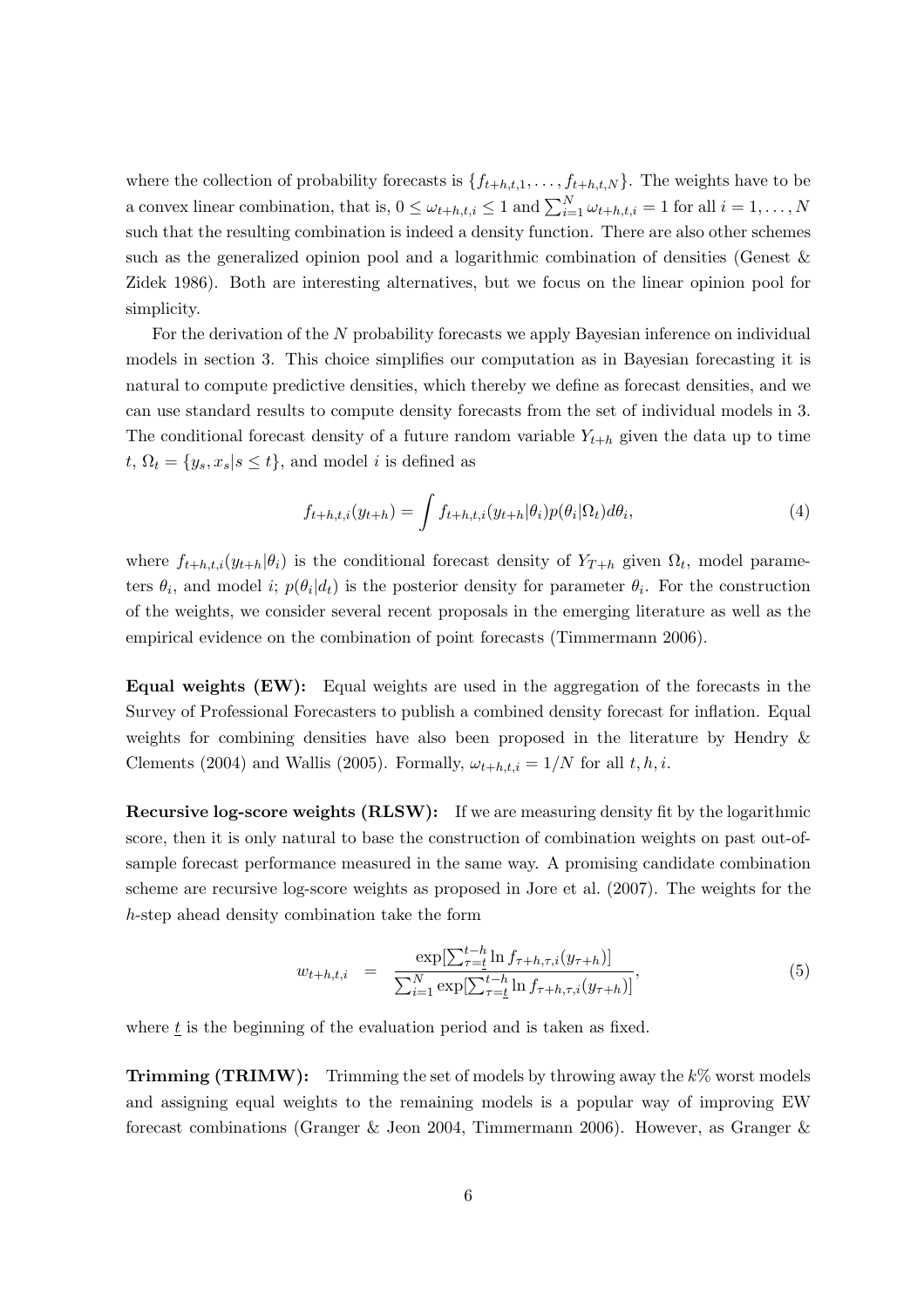Jeon (2004) state "[...], this is more of a pragmatic folk-view than anything based on a clear theory.". A more practical concern is the choice of k and the evaluation criterion. The evaluation criterion is past out-of-sample performance in terms of the average log-score. At each point of time and for each horizon we choose the trimming parameter  $k$  computing the average log-score for a number of alternatives

$$
\ln S_{t,k,h} = \frac{1}{t - h - \underline{t} + 1} \sum_{\tau = \underline{t}}^{t - h} \ln f_{\tau + h,\tau,i}^{c,k}(y_{t+h})
$$
(6)

where  $\underline{t}$  is the beginning of the evaluation period and  $f^{c,k}$  is the density combination obtained by trimming the  $k\%$  worst models. Then, the k is chosen that yielded the highest outof-sample average log-score in the past. The set of possible k s is  $\{8, 16, \ldots, 62\}$ , which corresponds to throwing away 1, 2, . . . , 8 density forecasts, respectively.

Pairwise equal weights (PEW): Pairwise equal weights (PEW) is actually a special case of trimming and has been proposed by Clark & McCracken (2007) for point forecasts. They propose to combine the forecasts of one univariate model and one multivariate model with equal weights. We consider a slight modification of this strategy by choosing at each point of time two models based on past performance of the models' density forecasts in terms of the average log-score.

#### Bayesian Model Averaging

Bayesian approaches have been widely used to construct forecast combinations, see, e.g., Leamer (1978), Hodges (1987), Draper (1995), Min & Zellner (1993) and Strachan & van Dijk (2007). In this approach one does not estimate regression weights and uses those to compute (density) forecasts, but the combination weights are based on the posterior probability for any individual model. The predictive density accounts then for model uncertainty by averaging over the probabilities of individual models. We propose two BMA schemes: the original one proposed in an empirical application by Madigan  $\&$  Raftery (1994), and a more recent one discussed in Geweke & Whiteman (2006).

**BMA** using marginal likelihood (BMAW): The forecast density of  $Y_{t+h}$  given  $\Omega_t$  is computed by averaging over the conditional forecast densities given the individual models with the posterior probabilities of these models as weights:

$$
f_{t+h,t}(y_{t+h}) = \sum_{i=1}^{N} f_{t+h,t,i}(y_{t+h}) P(i|\Omega_t),
$$
\n(7)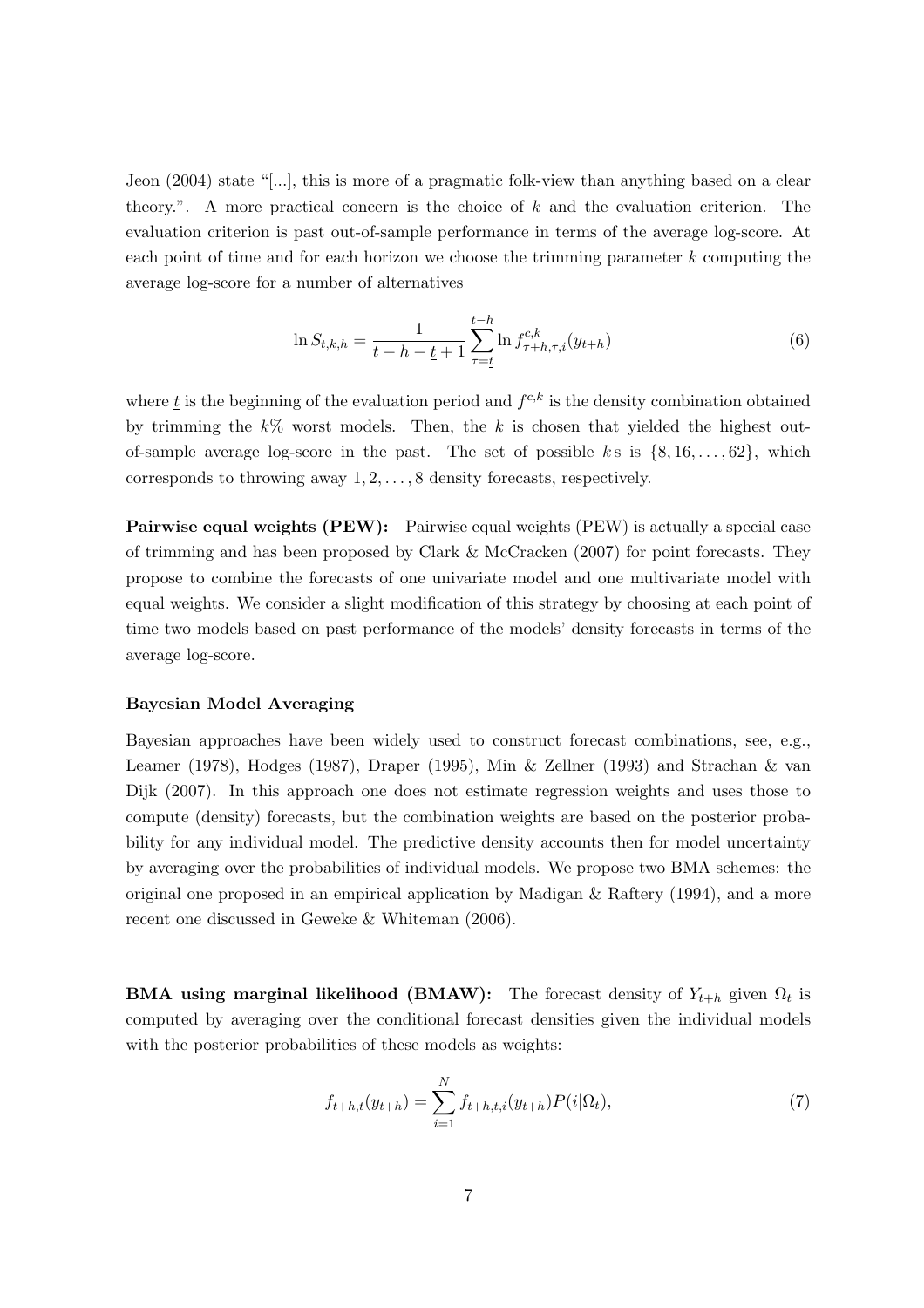where  $f_{t+h,t,i}(y_{t+h})$  is the conditional predictive density given  $\Omega_t$  and model i;  $P(i|\Omega_t)$  is the posterior probability for model i, defined as

$$
P(i|\Omega_t) = \frac{p(y|i)p(i)}{\sum_{j=1}^{N} p(y|j)p(j)},
$$
\n(8)

where  $y = \{y_s\}_{s=1}^t$ ;  $p(i)$  is the prior density for model i and  $p(y|i)$  is the marginal likelihood for model i given by

$$
p(y|i) = \int p(\theta_i|\Omega_t, i)p(\theta_i)d\theta_i.
$$
\n(9)

 $p(\theta_i)$  is the prior density for the parameter  $\theta_i$  of model i. The integral in equation (9) can be evaluated analytically in the case of linear models, but not for more complex forms. Chib (1995), e.g., has derived a method to compute the above expression also for some nonlinear examples. Proper priors for  $\theta_i$  are usually applied, otherwise the Bartlett paradox may hold and models with less parameters would be strictly preferred.

BMA using predictive likelihood (BMAPLW): Geweke & Whiteman (2006) propose a BMA scheme based on the idea that a model is as good as its predictions. The predictive density of  $Y_{t+h}$  conditional on  $\Omega_t$  has the same form as equation (7), but the posterior density of model *i* conditional on  $\Omega_t$  is now computed as:

$$
P(i|\Omega_t) = \frac{f_{t,t-h,i}(y_t)p(i)}{\sum_{j=1}^n f_{t,t-h,j}(y_t)p(j)},
$$
\n(10)

where  $f_{t,t-h,i}(y_t)$  is as in (5). In Bayesian terminology, this density is defined as the predictive likelihood for model i. As in de Pooter, Ravazzolo & van Dijk (2007) and Ravazzolo, van Dijk & Verbeek (2007) we compute the predictive density for quarter t using information until quarter  $t - h$  and we evaluate the *realized* value for time t using the same density. The resulting probability is then applied to compute the weight for model  $i$  in constructing the forecast for  $t + h$  made at time t. If we evaluated the predictive likelihood over an expanding window of forecasts, this approach would coincide with the recursive log-score weights.

# 3 The Data and the Model Suite

We take inflation density forecasting as a relevant example to evaluate different ways of combining predictive densities. In order to obtain an intuition for the sample dependence of our and other results we compare ways of combining density forecasts over three different data sets. Let  $p_t$  denote some price level index in quarter t. We are interested in forecasting quarter-to-quarter inflation measured by the quarterly log change,  $\Delta_1 p_t = \ln p_t - \ln p_{t-1}$ . We consider CPI indices for the US and the UK and the Norwegian core CPI index. The set of potential predictors contains a quarterly money measure, a three month Treasury Bill yield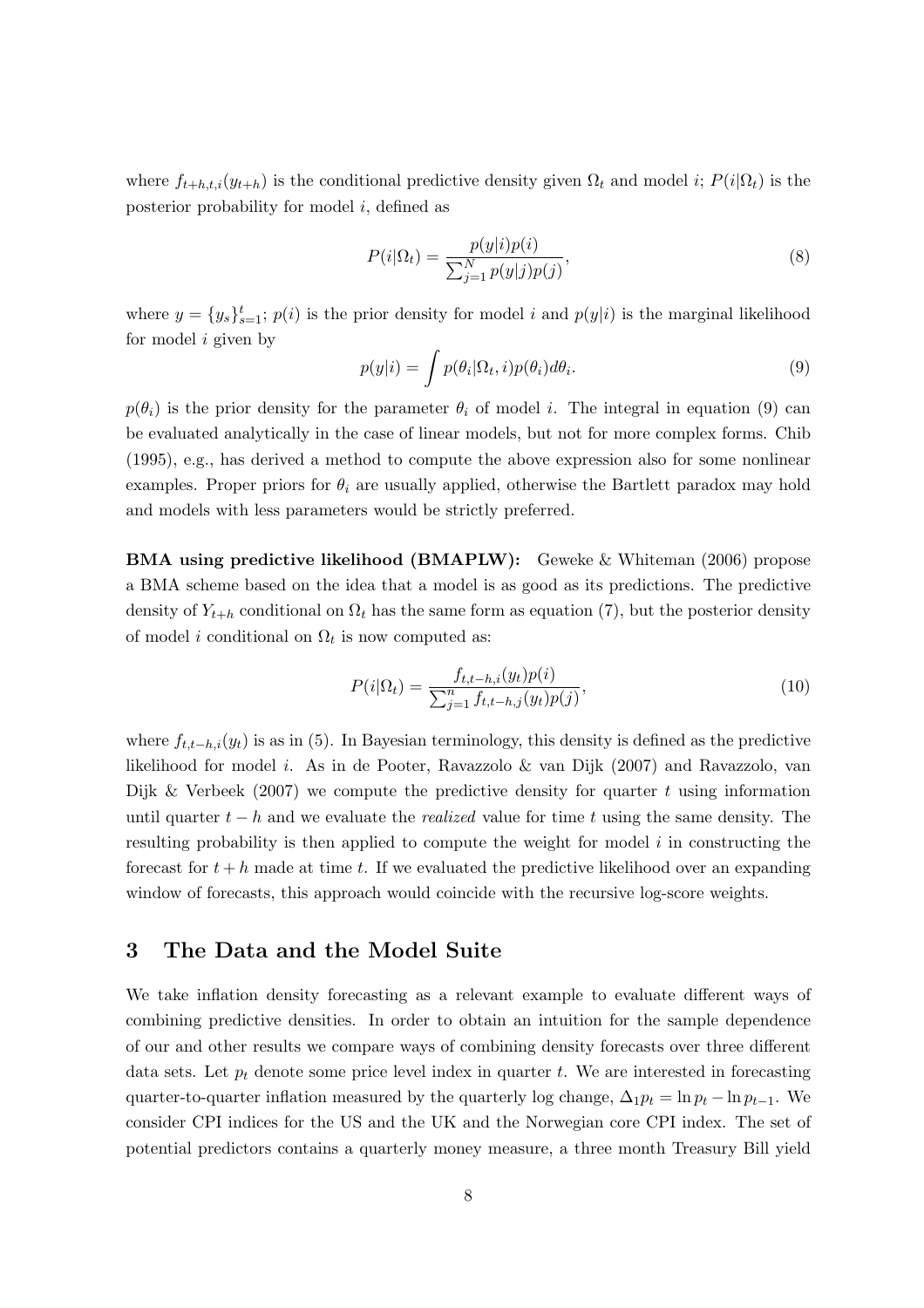and a quarterly output measure. We focus on core CPI for Norway as energy prices have a dominant role on the Norwegian CPI index. Norwegian energy prices in turn are affected largely by weather conditions. We use M2 as a money measure in all three countries, and we use real output as a measure of US GDP. Quarterly real GDP series are available for the other two countries.

We collect US CPI, GDP and M2 data from the Federal Reserve Bank of Philadelphia's Real time Data Set for Macroeconomists, US interest rates from the Fred database, UK CPI, interest rates and money from the OECD database, and UK GDP from EUROSTAT. Norwegian data is collected from Norges Banks database.<sup>1</sup> We use seasonally unadjusted series and even though we have real time data for US and Norwegian GDP we simply abstract from the real time aspect of the data and use the latest available vintage.

Data is available over different sample periods for the three countries and we select the longest sample period we have for each country. We consider sample periods that run from 1960 Q1 to 2007 Q3 for US data, from 1978 Q1 to 2007 Q2 for UK data, and from 1979 Q2 to 2007 Q3 for Norwegian data. The evaluation periods start with the forecasts undertaken in 1976 Q2, 1994Q2 and 1995 Q4. Thus, there are 126, 53 and 48 evaluated forecasts for the US, the UK and Norway, respectively.

Univariate Models: The univariate models may be justified as simple "forecasting devices" as in Clements & Hendry (2006). These simple models are included to insure against all sorts of structural breaks. They also present different assumptions about the orders of integration of the price level series. These models can be quite serious forecasting devices as pointed out by, e.g., Castle & Hendry (2007).

### Random Walk in  $\Delta_4 \ln p_t$  (RWD4):

The model is given by

$$
\Delta_4 \ln p_t = \Delta_4 \ln p_{t-1} + \varepsilon_t,
$$

where  $\Delta_4 \ln p_t := \ln p_t - \ln p_{t-4}$  and the forecast at horizon h is  $\Delta_4 \widehat{\ln p_{T+h|T}} = \Delta_4 \ln p_T$ .

### Random Walk in  $\Delta_1 \ln p_t$  (RWD1):

The model is given by

$$
\Delta_1 \ln p_t = \Delta_1 \ln p_{t-1} + \varepsilon_t,
$$

and forecast can be obtained directly.

<sup>&</sup>lt;sup>1</sup>All data are available upon request to the authors.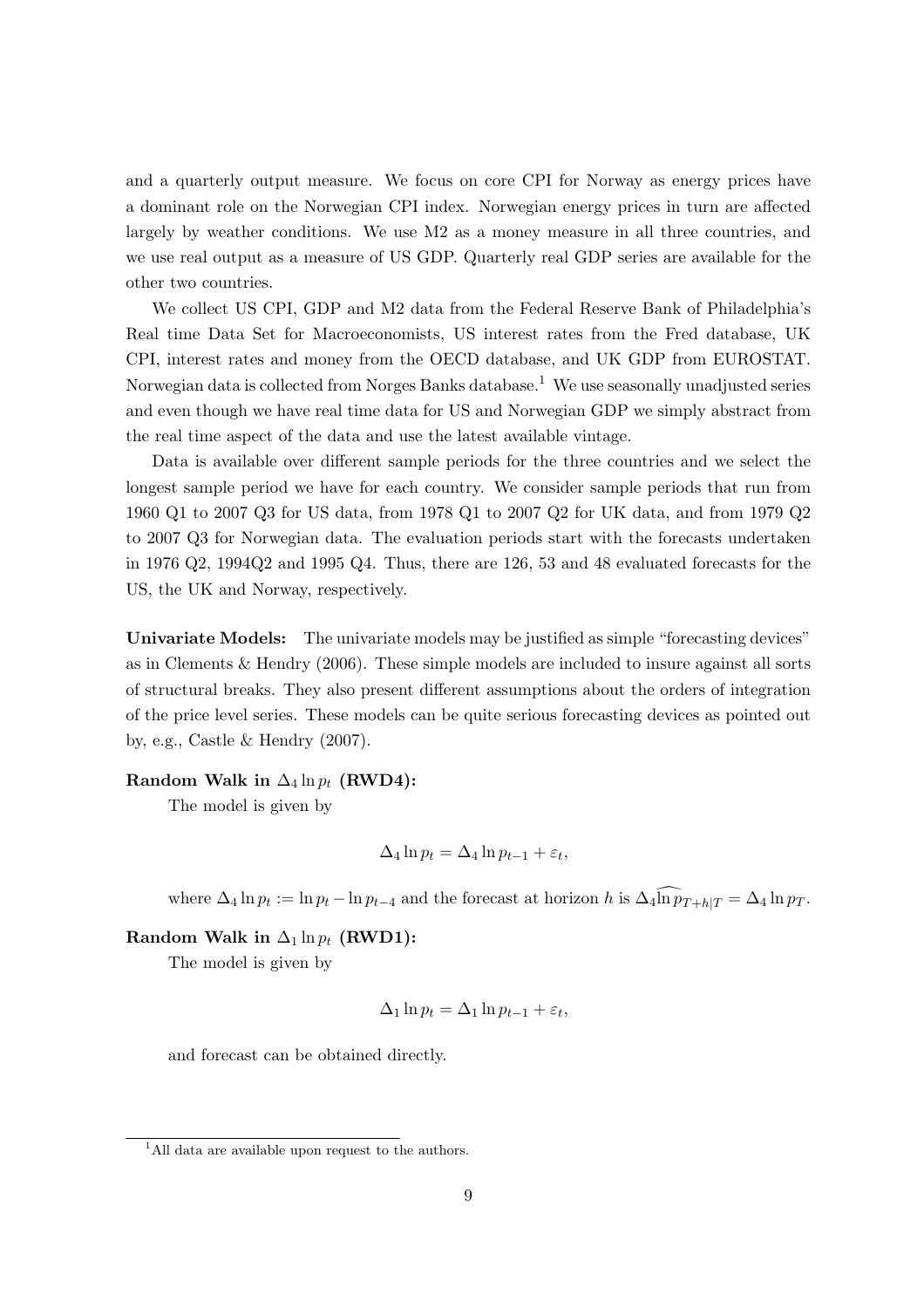#### Random Walk in  $\Delta_1\Delta_4\ln p_t$  (RWD1D4):

The model is given by

$$
\Delta_1 \Delta_4 \ln p_t = \Delta_1 \Delta_4 \ln p_{t-1} + \varepsilon_t,
$$

where  $\Delta_1 \Delta_4 \ln p_t := \Delta_1(\ln p_t - \ln p_{t-4}) = (\ln p_t - \ln p_{t-4}) - (\ln p_{t-1} - \ln p_{t-5}).$ 

## AR1D4:

The model is a simple  $AR(1)$  in fourth differences

$$
\Delta_4 \ln p_t = \mu + \alpha_1 \Delta_4 \ln p_{t-1} + \varepsilon_t,
$$

where, for estimation purposes, only the last 20 observations are used.

#### AR1D1:

The model is a simple  $AR(1)$  in first differences

$$
\Delta_1 \ln p_t = \mu + \alpha_1 \Delta_1 \ln p_{t-1} + \varepsilon_t,
$$

where, for estimation purposes, only the last 20 observations are used.

Vector Autoregressive Models: The model suite also contains vector autoregressive models of the form

$$
\mathbf{y}_t = \mu + A_1 \mathbf{y}_{t-1} + \ldots + A_p \mathbf{y}_{t-p} + u_t,
$$

where  $y_t$  is a  $(K \times 1)$  random vector,  $\mu$ ,  $A_1, \ldots, A_p$  are constant coefficient matrices of suitable dimension,  $u_t$  is the error term and the lag length is denoted by  $p$ .

We consider different VARs that contain variables usually considered in the literature on forecasting inflation. All VARs are estimated with 2 lags using the last 50 observations to allow for structural change. The VARs are unrestricted. Therefore, the models can be distinguished by the components in  $y_t$  alone. We use eight different VARs whose components are given in table 1. In the table,  $M2_t$  denotes the M2 money measure,  $i_t$  a short-term interest rate and  $y_t$  is a quarterly output measure.

In estimation we use conjugate diffuse priors. That is, we basically use uninformative priors and the resulting estimates are therefore not very different from their classical counterparts. The reason we apply Bayesian methods at the estimation stage is that we use Bayesian combination methods later on and we would like to apply different combination schemes to the same predictive densities. We refer to Koop (2003) for estimation details on univariate models and de Pooter et al. (2007) for derivations on VAR models. In general, if  $y_t$  denotes the variable to be forecasted by model  $i$ , the predictive density for the one-step-ahead forecast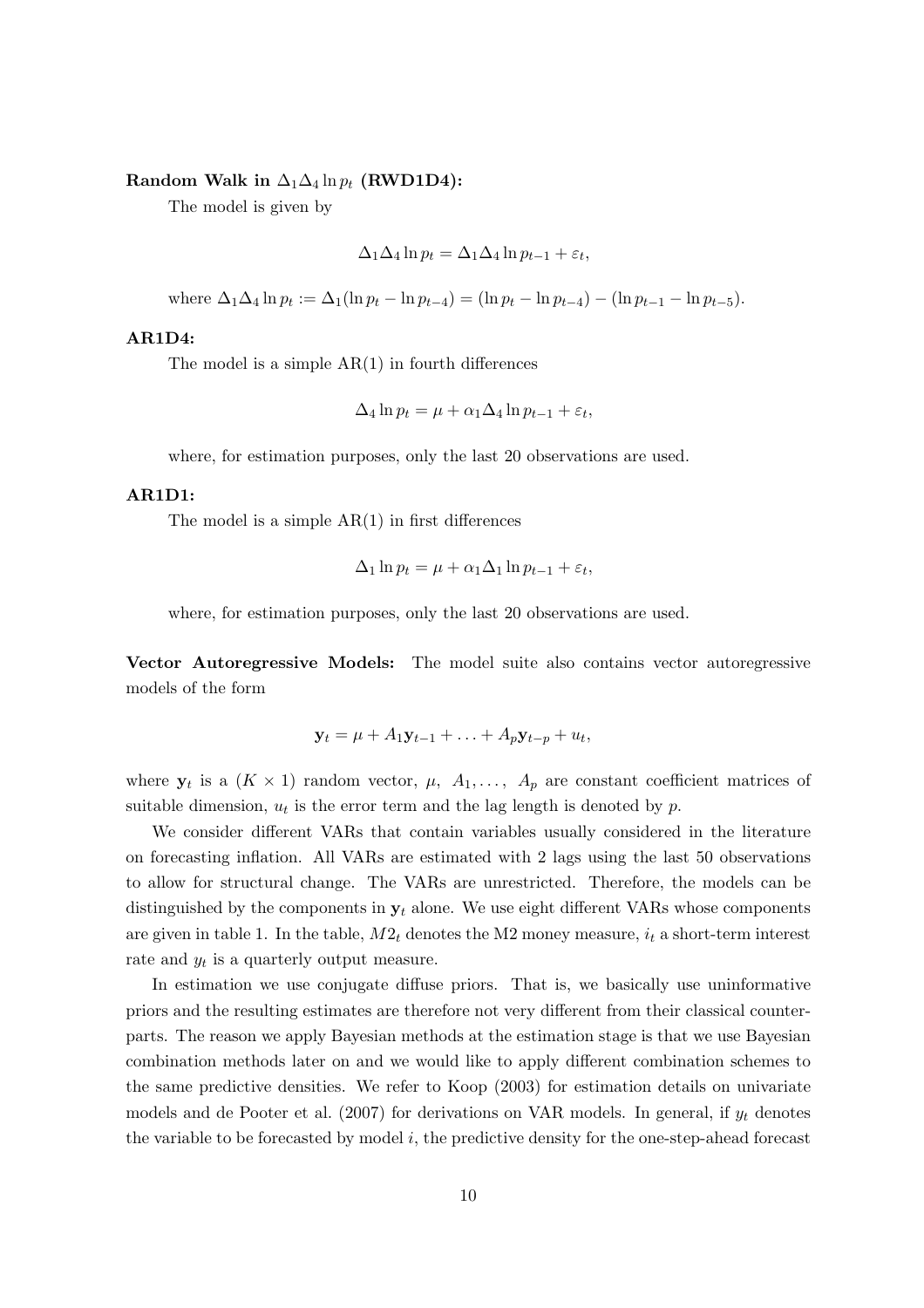| $\mathbf{r}$ and $\mathbf{r}$ , belonging to employ of $\mathbf{r}$ |                                                            |  |  |  |  |  |
|---------------------------------------------------------------------|------------------------------------------------------------|--|--|--|--|--|
|                                                                     | VAR-Nr. Variables                                          |  |  |  |  |  |
|                                                                     | $(\Delta_1 \ln p_t, \Delta_1 \ln M2_t)'$                   |  |  |  |  |  |
| 2                                                                   | $(\Delta_1 \ln p_t, \, \Delta_1 i_t)'$                     |  |  |  |  |  |
| 3                                                                   | $(\Delta_1 \ln p_t, \ \Delta_1 i_t, \ \Delta_1 \ln y_t)'$  |  |  |  |  |  |
| $\overline{4}$                                                      | $(\Delta_1 \ln p_t, \Delta_1 \ln M2_t, \Delta_1 \ln y_t)'$ |  |  |  |  |  |
| 5                                                                   | $(\Delta_4 \ln p_t, \ \Delta_4 \ln M2_t)'$                 |  |  |  |  |  |
| 6                                                                   | $(\Delta_4 \ln p_t, \ \Delta_4 i_t)'$                      |  |  |  |  |  |
|                                                                     | $(\Delta_4 \ln p_t, \ \Delta_4 i_t, \ \Delta_4 \ln y_t)'$  |  |  |  |  |  |
|                                                                     | $(\Delta_4 \ln p_t, \Delta_4 \ln M2_t, \Delta_4 \ln y_t)'$ |  |  |  |  |  |

Table 1: Description of employed VARs

follows a  $t(\mu_i, \Sigma_i, v)$ -distribution given by

$$
f_{t+1,t,i}(y_{t+1}, \mu_i, \Sigma_i, \nu_i) = c_i \left[ \Sigma_i \right]^{-1/2} [\nu_i + (y_{t+1} - \mu_i) \Sigma_i^{-1} (y_{t+1} - \mu_i)]^{-\frac{\nu_i + k_i}{2}}
$$

$$
c_i = \frac{v_i^{\nu_i/2} \Gamma(\frac{\nu_i + k_i}{2})}{\pi^{k_i/2} \Gamma(\frac{\nu_i}{2})}
$$

for a  $(k_i \times 1)$  vector  $\mu_i$ , a positive definite matrix  $\Sigma_i$   $(k_i \times k_i)$  and a positive scalar  $v_i$ , where  $k_i$ denotes the number of variables in the model. In case of the VARs  $k_i > 1$  and the marginal density for an element  $y_{t+1,j}$  of  $y_{t+1}$  is  $t(\mu_{i,j}, \Sigma_{i,jj}, v)$ , where  $\mu_{i,j}, \Sigma_{i,jj}$  denote the jth entry in  $\mu_i$  and the  $(j, j)$  element in  $\Sigma_i$ , respectively (Koop 2003).

Selection (SELEC): Comparing the performance of the combination methods to the performance of each individual model is interesting. However, this kind of comparison is less informative about the actual forecasting performance that could be obtained in real-time because it is essentially ex-post. In practice, a forecaster has to choose ex-ante which forecasting model to employ. We therefore compare the combination methods to ex-ante selection.<sup>2</sup> This can be done in several ways. It is however natural to assume that a forecaster, if he has to select one model, chooses the model that performed best in the past. Since we are interested in predictive densities, the relevant criterion is here the past performance of the models in terms of the average log-score. Note that (i) the way we select models should be closely related to the standard AIC criterion based on the predictive likelihood and that (ii) the above described PEW scheme is close to selection.

<sup>&</sup>lt;sup>2</sup>Another interesting issue that is not explored in this paper is the following: The model suit is taken as given but of course the suit is chosen because we have an idea which models might work in the present context. This idea is mainly based on evaluating the models ex-post - using the available data. Thus, we should view the set of models as random. A more sophisticated comparison would therefore model the evolution of the model set as well. This is however left for future research.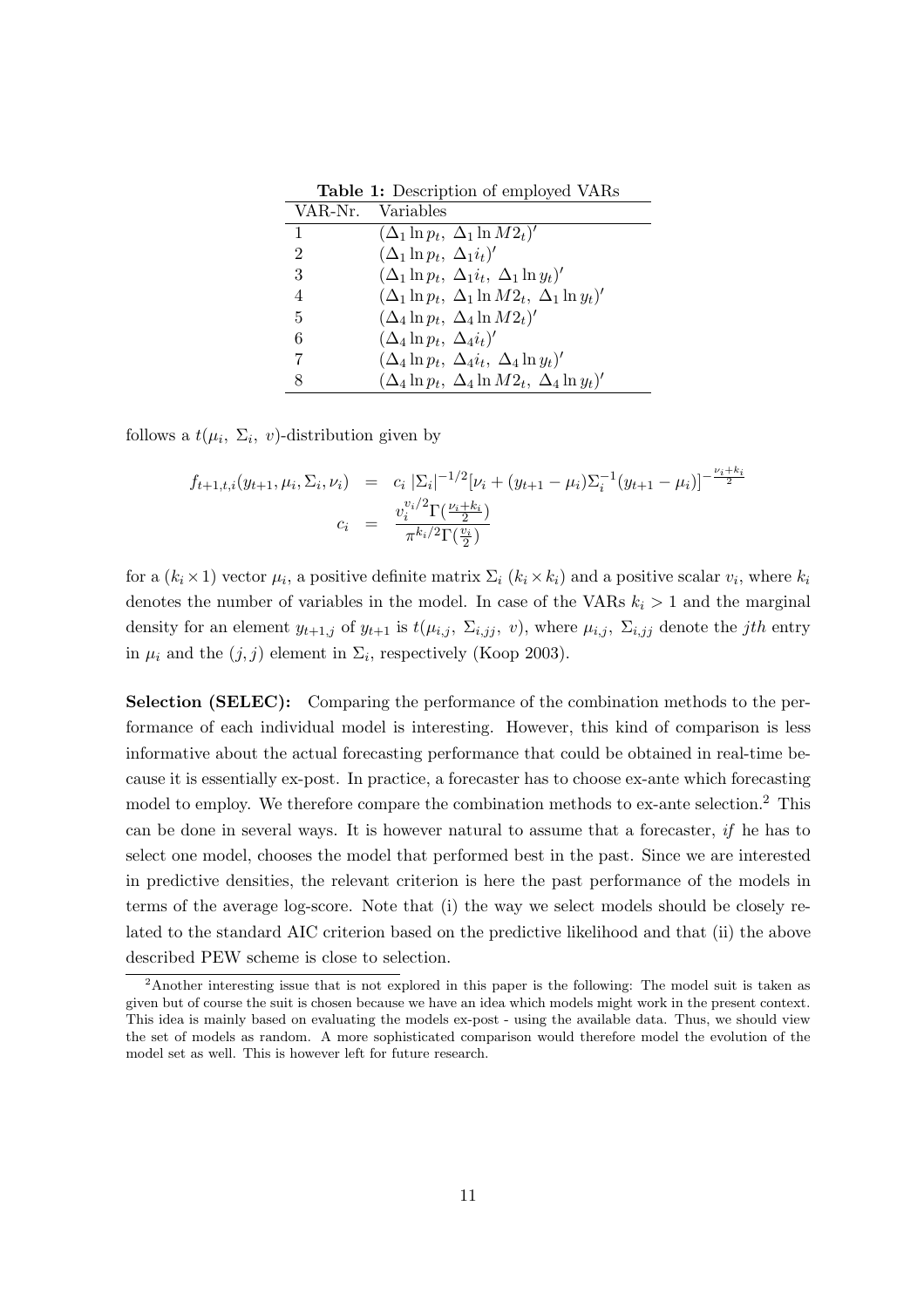## 4 Out-of-Sample Experiment

The results of the out-of-sample evaluation are summarized in figures 1 - 3 and in table 2. We focus here on one-step-ahead density forecasting for simplicity. Generating forecast densities for longer forecast horizons requires simulation of the predictive densities and would therefore increase the computational burden quite quickly. We are currently working on an extension to multi-step-ahead forecasts. Figures 1 - 3 show the out-of-sample forecasting performance of the individual models, the combination schemes and model selection for the three data sets. Out-of-sample forecasting performance is measured both in terms of the average log-score and RMSPE. In the figures we display the negative average log-score such that models which are close to the  $(0,0)$  coordinate perform well in terms of both measures. Table 2 tabulates exactly the same information that has been used to generate the figures.

The results for the individual models show that while there is a close relation between a model's average log-score and its RMSPE for most of the models, this relation might break down in important cases. In the case of the UK and Norway, the AR1D4 model is performing miserably in terms of the average log-score but is quite competitive in terms of RMSPE. As expected, the forecasting performance of the individual models varies considerably over data sets. While the RWD1D4 model is performing relatively well in terms of log-score and RMSPE for the US, the same cannot be said for the other two data sets. This might be explained by the fact that the US sample is much longer than the other two and contains periods of high volatility such as the 1970s. The VARs can generate surprisingly good predictive densities, in particular bivariate VARs containing log prices and interest rates in first (VAR2) or fourth (VAR6) differences do well for all three data sets. Considering higher-dimensional VARs does not seem to pay off in our setting. In the case of the US, the VAR2 is the best model in terms of average log-score. The best univariate model (RWD4) in terms of average log-score dominates however all the VARs in the case of the UK and Norway.

As in Hall & Mitchell (2007), the results are partially disappointing for an exercise where the forecaster trying to select in real-time the best model among a set of competitive specifications. This approach, SELECT, provides occasionally poor statistics, with a reduction of average log-score of roughly 15% and 50% compared to the best individual model for the US and the UK, respectively. Moreover, in both cases there are at least two individual models that perform better than the SELECT approach. Results are qualitatively similar in terms of point forecast accuracy. The evidence is different for Norway, where the log-score of the SELECT approach is equal to the best model. The explanation is that the RWD4 specification provides the best forecasts at each point of time for Norway, meaning that it is always selected.

Focusing on the lower part of table 2, findings for combination schemes are very intriguing. Combining forecasts is the best forecasting strategy in several cases, and it is always a "safe" approach to minimize forecast errors. There are however important difference among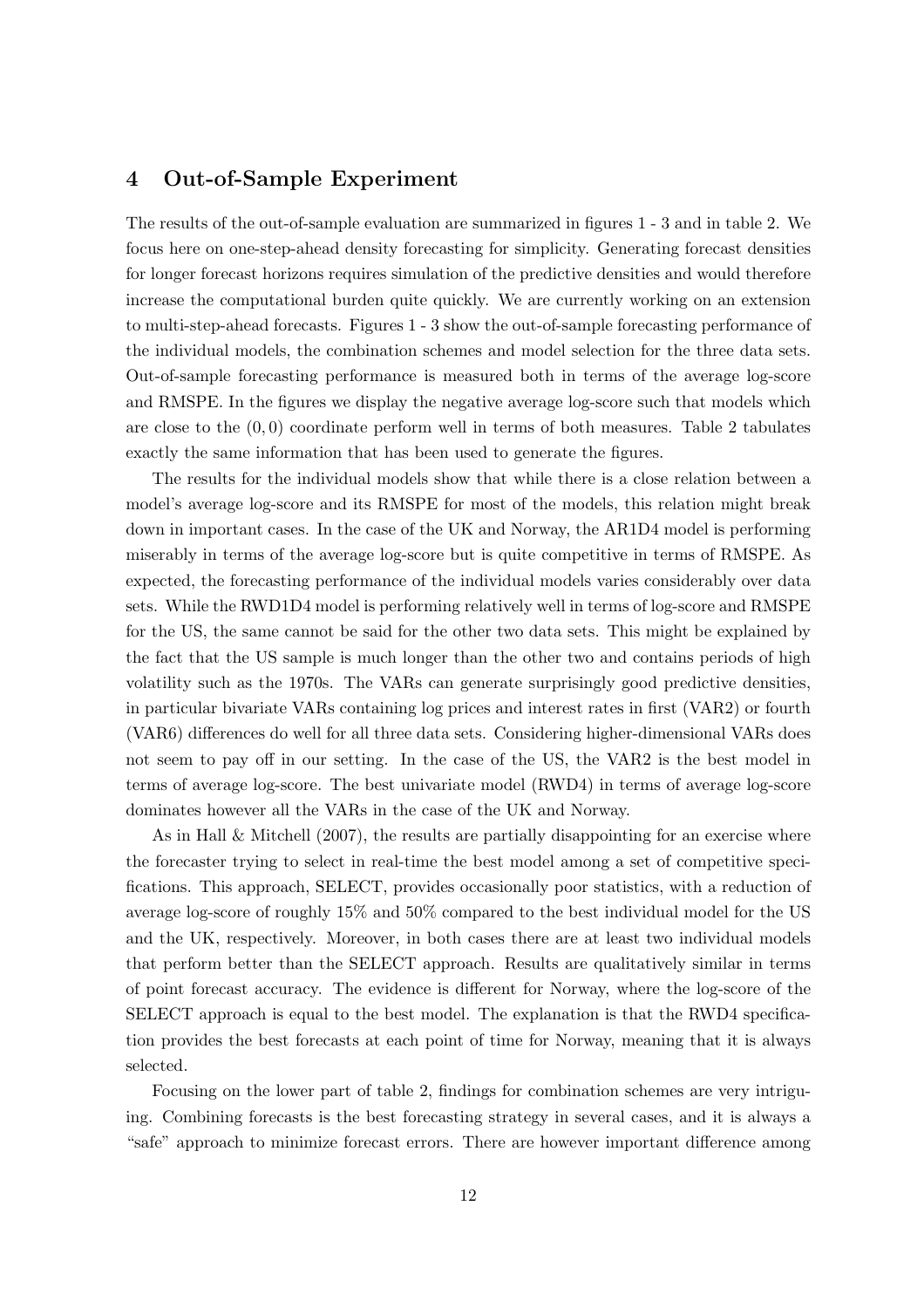evaluation criteria and data sets. The RLSW, TRIMW and PEW schemes provide higher log-scores and lower RMSPEs than the SELECT approach for the US and Norway. TRIMW has the higher log-score among the three approaches, and in Norway it has the highest logscores among all models and combinations. TRIMW does also well in term of RMSPE. The log-score associated to TRIMW is however lower than the log-score of the SELECT strategy for UK data. RLSW and PEW schemes are more consistent over the three applications, with results for RLSW better in US data, but opposite evidence for UK and Norway. Therefore, opposite to Jore et al. (2007), which focus only on US data and have a smaller set of univariate models, our results revaluate PEW and TRIMW schemes. Note, however, that they use slightly different evaluation criteria. The explanation probably relates to our stronger attention to structural instability. As Castle & Hendry (2007) describe, our set of univariate devices is robust to various forms of instability, which is not always the case in Jore et al. (2007). Moreover, our selection of the two or  $N - k$  best individual models to use in the PEW or TRIMW respectively, is done ex-ante at each point of time, allowing for different combinations over the sample period. Jore et al. (2007) use the same two individual models over the full forecasting sample, ignoring that it may be possible to predict that some models perform well over some periods but not in others as Hall & Mitchell (2007) also notice.

Bayesian model averaging perform poorly with US data, but gives quite accurate forecasts for UK and Norwegian density and point inflation forecasts. In particular, results are very promising for the scheme BMAW applied to the UK. As Hall & Mitchell (2007) also conclude, for this database using in-sample information to derive model weights is a better strategy that computing weights using past performance. BMAPLW has lower log-score statistics than those given by the SELECT approach for all the three countries. BMAPLW assigns weights by computing the realized predictive density of the last forecast. This seems less adequate than computing weights over an expanding set of realized probabilities as it is done for the RLSW or discarding the worse models using the same statistics.

We finally focus on the performance of the EW scheme. Clark & McCracken (2007) shows that equal weights give often more accurate point forecasts than more complex combinations schemes. We find similar evidence in term of RMSPE. However, as in Jore et al. (2007), results are very different in terms of average log-score. The average log-scores of the EW scheme is lower than those obtained by SELECT and other averaging schemes in all three exercises. Furthermore, differences are often quite substantial, indicating that this averaging scheme is not adequate for density forecasts.

## 5 Conclusion

This paper proposes to expand the research on combining inflation density forecasts by evaluating several averaging schemes over three different data sets. Equal weights, recursive log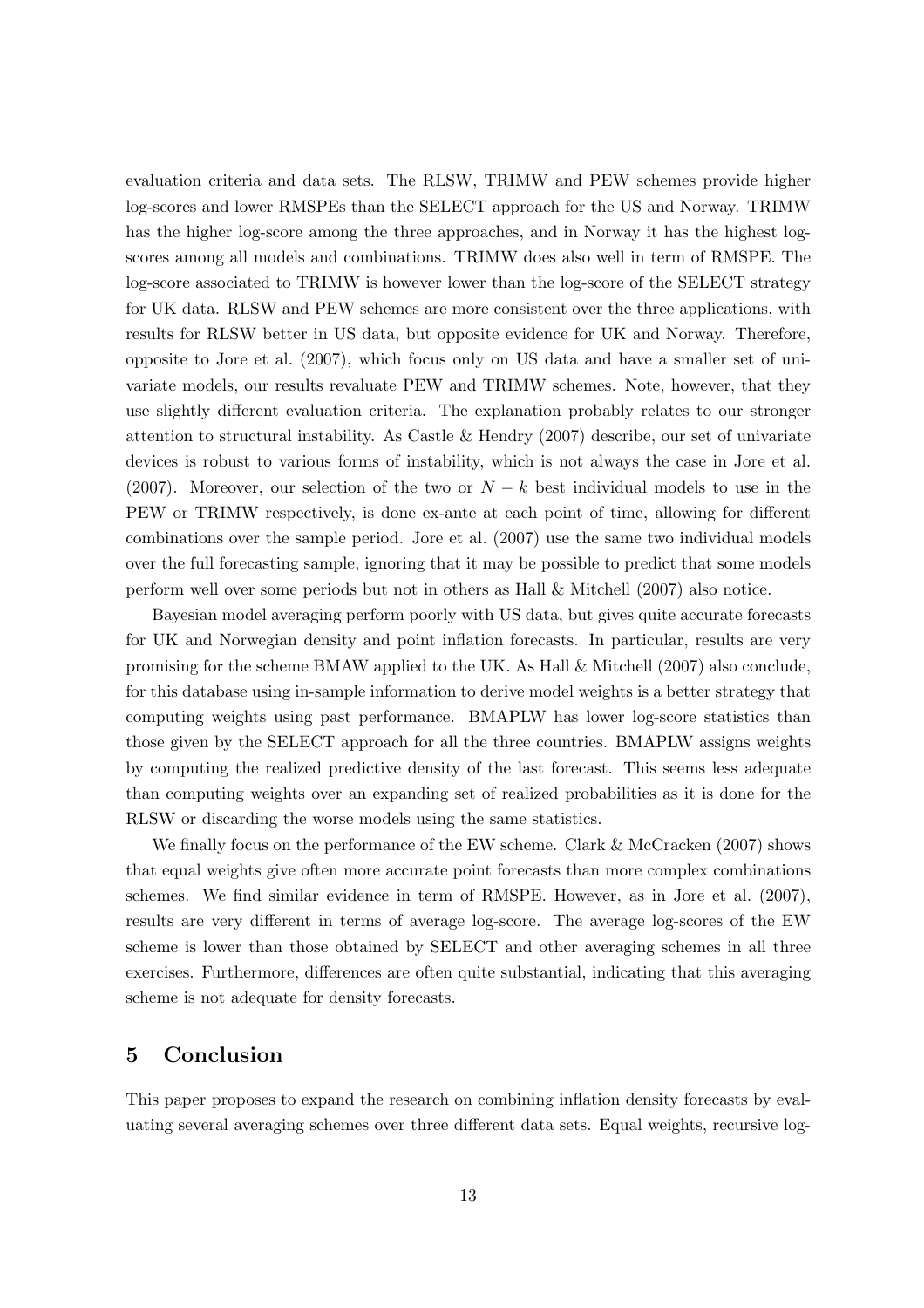score weights, trimming, pairwise equal weights and two Bayesian model averaging schemes are proposed to combine density forecasts from a set of univariate devices and multivariate VARs for US, UK and Norwegian inflation. Results are evaluated in terms of average logscore. We find that combination schemes do not always beat the ex-post best individual models, but recursive log-score weight, trimming and pairwise equal weight schemes always outperform a strategy where the best individual model is selected ex-ante at each point of time. Bayesian model averaging based on marginal likelihood also provides promising results, and it seems more appropriate in exercises where the previous schemes perform poorly. Finally, the equal weight scheme gives always worse results than other combination methods and selecting ex-ante the best model in all three exercises, confirming that this scheme is not adequate for density forecasting as it is for point forecasting.

We think our findings can provide some directions to future applied research on density forecasts. For example, recursive weights and Bayesian model averaging methods can be combined with trimming. The worst  $k$  models can first be trimmed out, then estimated weights can be assigned to the remaining  $N - k$  models. Other combination schemes where weights are estimated using different criteria can be exploited, in particular considering the poor performance of equal weights.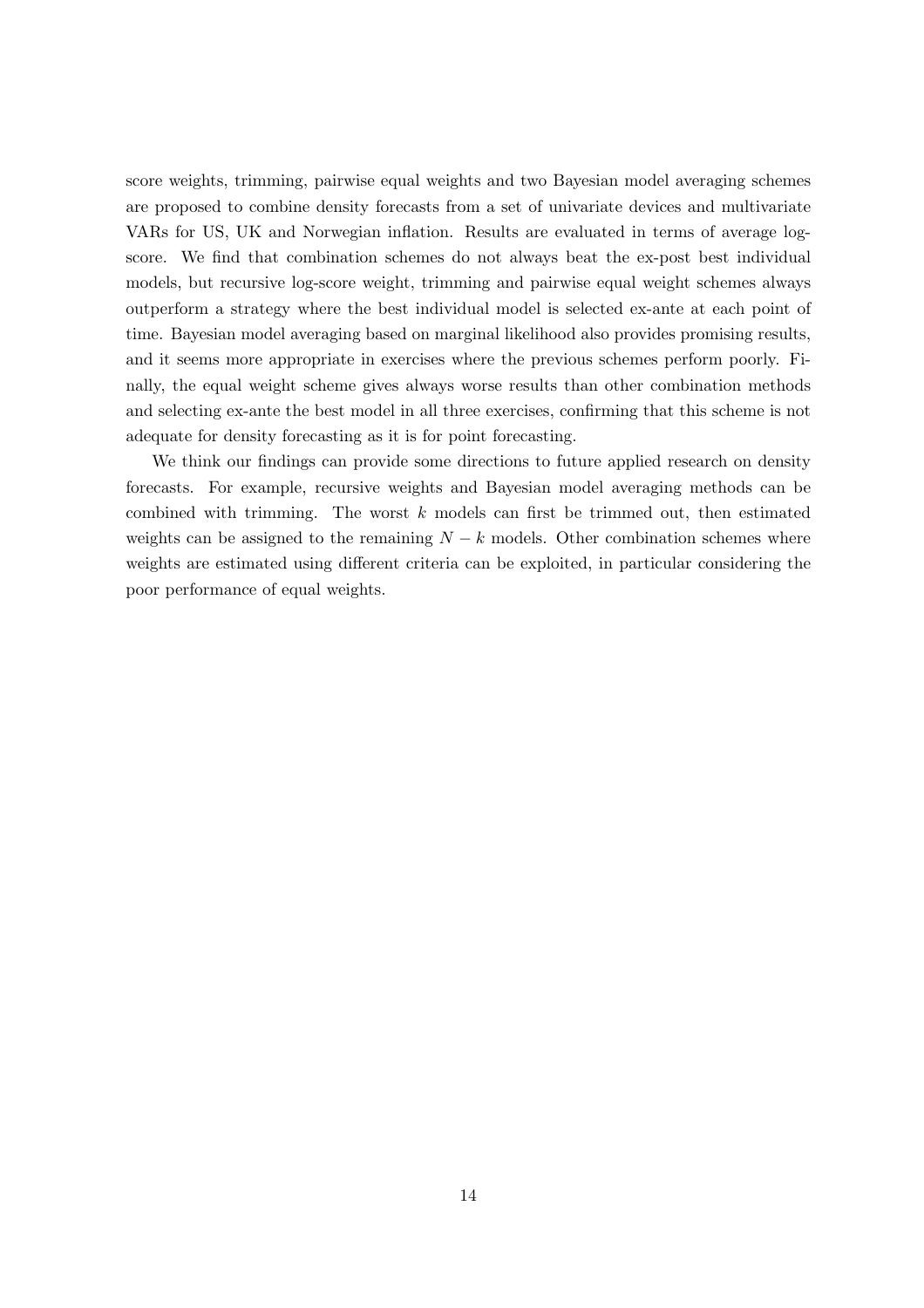## References

- Amisano, G. & Giacomini, R. (2007), 'Comparing density forecasts via weighted likelihood ratio tests.', Journal of Business & Economic Statistics 25, 177-190.
- Andersson, M. & Karlsson, S. (2007), Bayesian forecast combination for VAR models. Unpublished manuscript, Sveriges Riksbank.
- Bai, J. (2003), 'Testing parametric conditional distributions of dynamic models.', Review of Economics and Statistics 85, 531–549.
- Bates, J. M. & Granger, C. W. J. (1969), 'Combination of forecasts', Operational Research  $Quarterly 20(4), 451-468.$
- Bierens, H. (1982), 'Consistent model-specification tests.', *Journal of Econometrics* 20, 105– 134.
- Bierens, H. J. & Ploberger, W. (1997), 'Asymptotic theory of integrated conditional moments tests.', Econometrica 65, 1129–1151.
- Castle, J. L. & Hendry, D. F. (2007), Forecasting uk inflation: The roles of structural breaks and time disaggregation. University of Oxford, Department of Economics, Discussion Paper.
- Chib, S. (1995), 'Marginal likelihood from the gibbs output', Journal of American Statistical Association 90, 972–985.
- Clark, T. E. & McCracken, M. W. (2007), Averaging forecasts from VARs with uncertain instabilities. Revision of Federal Reserve Bank of Kansas City Working Paper 06-12.
- Clemen, R. T., Murphy, A. H. & Winkler, R. L. (1995), 'Screening probability forecasts: Contrasts between choosing and combining.', International Journal of Forecasting 11, 133– 145.
- Clements, M. P. (2004), 'Evaluating the bank of england density forecasts of inflation.', Economic Journal 114, 844–866.
- Clements, M. P. (2006), 'Evaluating the survey of professional forecasters probability distributions of expected inflation based on derived event probability forecasts.', Empirical Economics 31, 49–64.
- Clements, M. P. & Hendry, D. F. (2006), Handbook of Economic Forecasting, Elsevier, chapter 9.
- Corradi, V. & Swanson, N. (2003), 'Bootstrap conditional distribution tests in the presence of dynamic misspecification.', Journal of Econometrics 133(2), 779–806.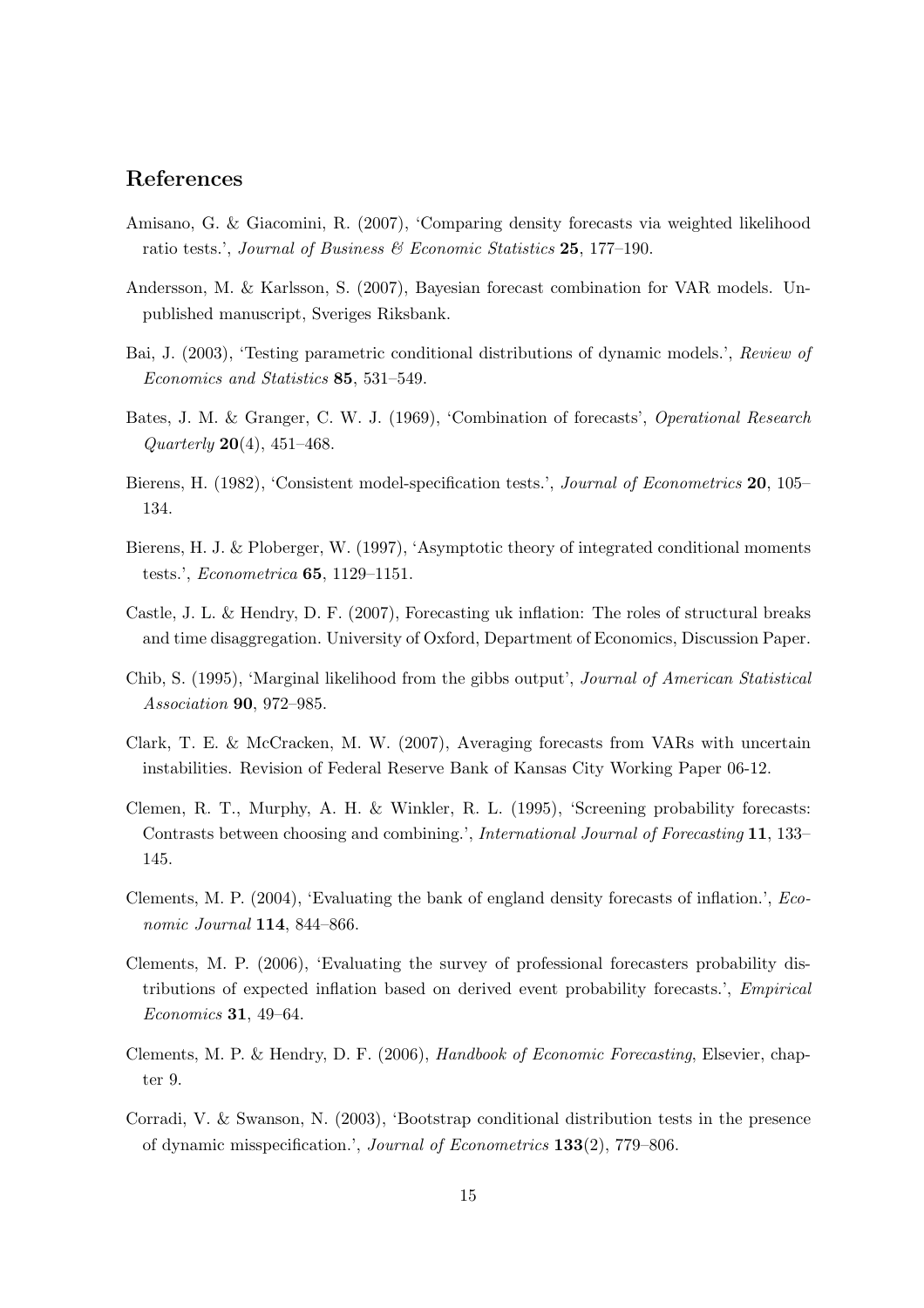- Corradi, V. & Swanson, N. (2004), A test for comparing multiple misspecified conditional distributions. Working Paper, Rutgers University.
- Corradi, V. & Swanson, N. (2006a), Handbook of Economic Forecasting, Elsevier, chapter 2.
- Corradi, V. & Swanson, N. (2006b), 'Predictive density and conditional confidence interval accuracy tests.', Journal of Econometrics 135, 187–228. 1-2.
- de Pooter, M., Ravazzolo, F. & van Dijk, D. (2007), 'Predicting the term structure of interest rates', Working paper, Tinbergen Institute .
- Diebold, F. X., Gunther, T. & Tay, A. S. (1998), 'Evaluating density forecasts with applications to finance and management.', International Economic Review 39, 863–883.
- Draper, D. (1995), 'Assessment and propagation of model uncertainty', Journal of the Royal Statistical Society Series B 56, 45–98.
- Eklund, J. & Karlsson, S. (2007), 'Forecast combination and model averaging using predictive measures', Econometric Reviews 26, 329–362.
- Fernández-Villaverde, J. & Rubio-Ramirez, J. F. (2004), 'Comparing dynamic equilibrium models to data', Journal of Econometrics 123, 153–187.
- Garratt, A., Lee, K., Pesaran, M. H. & Shin, Y. (2003), 'Forecast uncertainties in macroeconometric modelling: An application to the UK economy.', Journal of the American Statistical Association 98, 829–838.
- Genest, C. & Zidek, J. (1986), 'Combining probability distributions: A critique and an annotated bibliography.', Statistical Science 1, 114–148.
- Geweke, J. & Whiteman, C. (2006), Bayesian forecasting, in G. Elliot, C. Granger & A. Timmermann, eds, 'Handbook of Economic Forecasting', North-Holland.
- Granger, C. W. J. & Jeon, Y. (2004), 'Thick modeling.', Economic Modelling 21, 323–343.
- Granger, C. W. J. & Pesaran, M. H. (2000), 'Economic and statistical measures of forecast accuracy.', Journal of Forecasting 19, 537–560.
- Granger, C. W. J., White, H. & Kamstra, M. (1989), 'Interval forecasting: An analysis based upon ARCH-quantile estimators.', Journal of Econometrics 40, 87–96.
- Hall, S. G. & Mitchell, J. (2004), Density forecast combination. National institute of economic and social research discussion paper, No. 249.
- Hall, S. G. & Mitchell, J. (2007), 'Combining density forecasts.', International Journal of Forecasting 23, 1–13.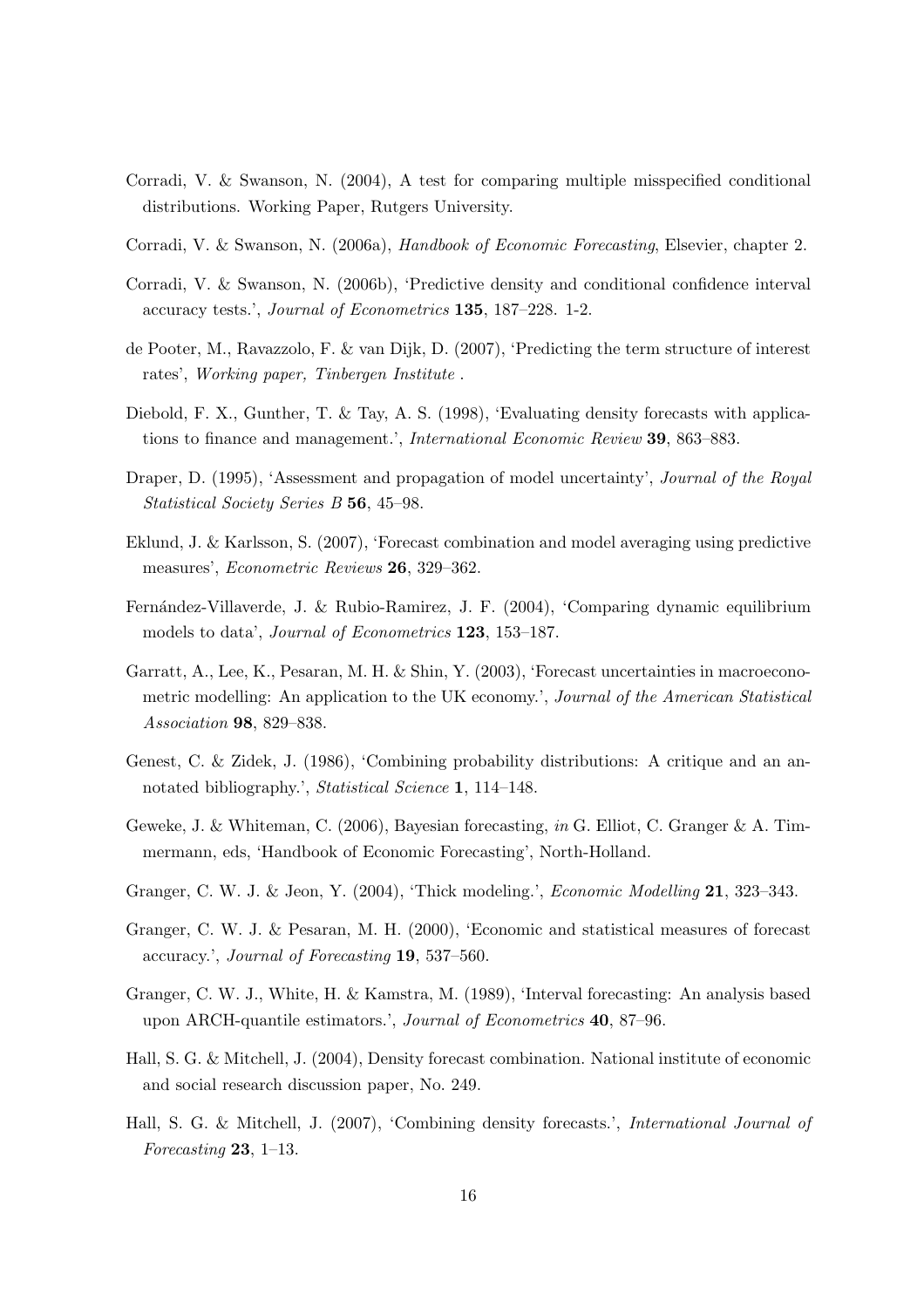Hendry, D. F. & Clements, M. P. (2004), 'Pooling of forecasts.', *Econometrics Journal* 7, 1–31.

- Hodges, J. (1987), 'Uncertainty, policy analysis and statistics', Statistical Science 2, 259–291.
- Jackson, T. & Karlsson, S. (2004), 'Finding good predictors for inflation: A bayesian model averaging approach.', Journal of Forecasting 23, 479–498.
- Jore, A. S., Mitchell, J. & Vahey, S. P. (2007), Combining forecast densities from VARs with uncertain instabilities. Norges Bank, NIESR and RBNZ, working paper.
- Kitamura, Y. (2002), Econometric comparisons of conditional models. Working Paper, University of Pennsylvania.
- Koop, G. (2003), Bayesian Econometrics, Wiley.
- Leamer, E. (1978), Specification Searches., Wiley, Oxford.
- Li, F. & Tkacz, G. (2006), 'A consistent bootstrap test for conditional density functions with time-dependent data.', Journal of Econometrics 127, 863-886.
- Madigan, D. M. & Raftery, A. E. (1994), 'Model selection and accounting for model uncertainty in graphical models using occam's window', Journal of the American Statistical Association 89, 1335–1346.
- Min, C. K. & Zellner, A. (1993), 'Bayesian and non-bayesian methods for combining models and forecasts with applications to forecasting international growth rates.', Journal of Econometrics 56, 89–118.
- Mitchell, J. & Hall, S. G. (2005), 'Evaluating, comparing and combining density forecasts using the klic with an application to the bank of england and nieser "fan" charts of inflation.', Oxford Bulletin of Economics and Statistics 67, 995–1033.
- Morris, P. (1974), 'Decision analysis expert use.', *Managment Science* **20**, 1233–1241.
- Morris, P. (1977), 'Combining expert judgments: A bayesian approach.', Managment Science 23, 679–693.
- Palm, F. C. & Zellner, A. (1992), 'To combine or not to combine?', Journal of Forecasting 11, 687–701.
- Raftery, A. E., Madigan, D. & Hoeting, J. A. (1997), 'Bayesian model averaging for linear regression models.', Journal of the Amercian Statistical Association 92, 179–191.
- Ravazzolo, F., van Dijk, H. K. & Verbeek, M. (2007), 'Predictive gains from forecast combination using time-varying model weight', Econometric Institute Report 2007-26 .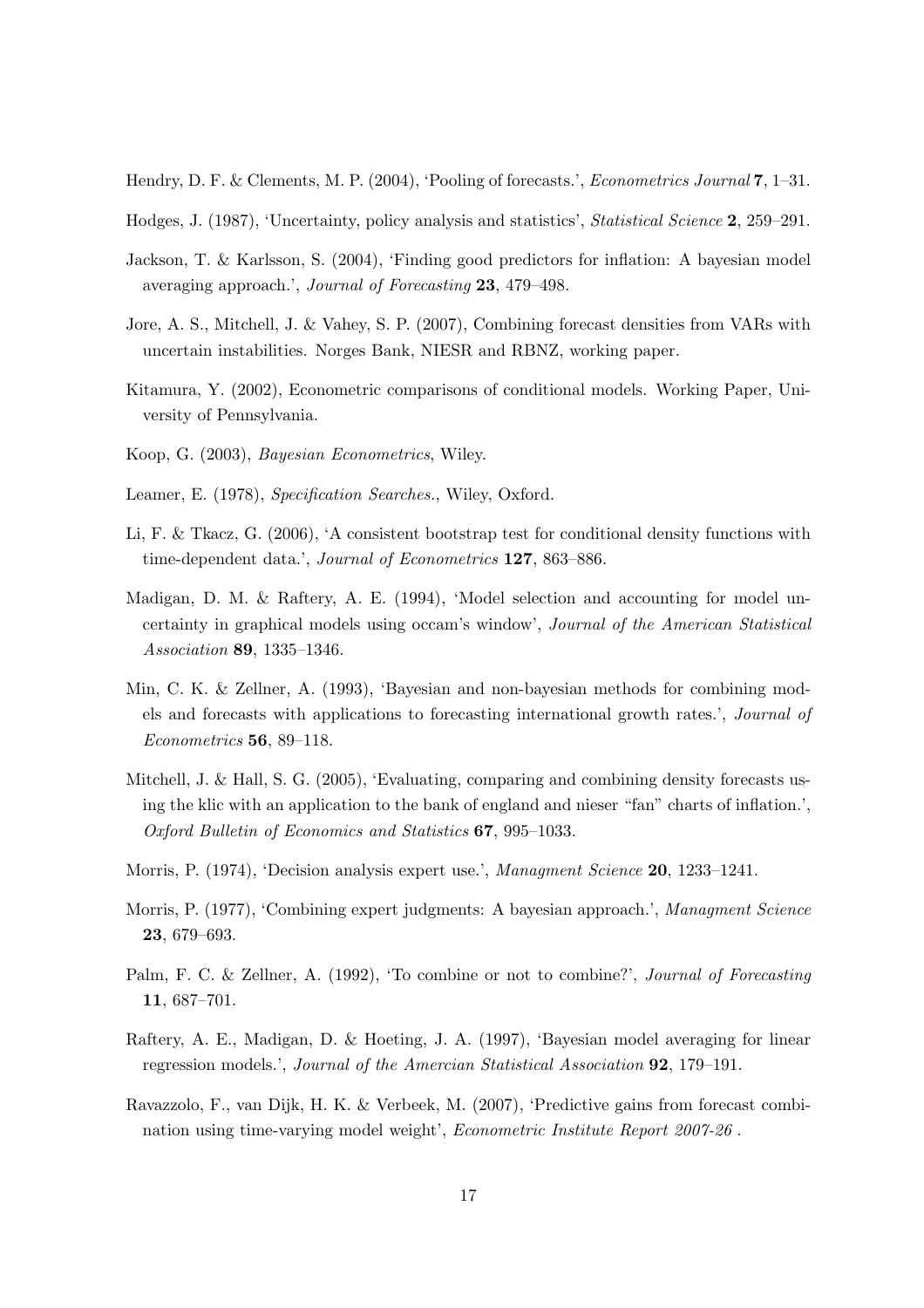- Strachan, R. & van Dijk, H. K. (2007), 'Bayesian model averaging in vector autoregressive processes with an investigation of stability of the us great ratios and risk of a liquidity trap in the usa, uk and japan', Econometric Institute Report 2007-09 p. 47.
- Tay, A. S. & Wallis, K. F. (2000), 'Density forecasting: A survey.', Journal of Forecasting 19, 235–254.
- Timmermann, A. (2006), Forecast Combinations, Elsevier, chapter 4.
- Vuong, Q. (1989), 'Likelihood ratio tests for model selection and non-nested hyptheses', Econometrica 57, 307–333.
- Wallis, K. F. (2005), 'Combining density and interval forecasts: A modest proposal.', Oxford Bulletin of Economics and Statistics 67, 983–994.
- Winkler, R. (1981), 'Combining probability distributions from dependent information sources.', Managment Science 27, 479-488.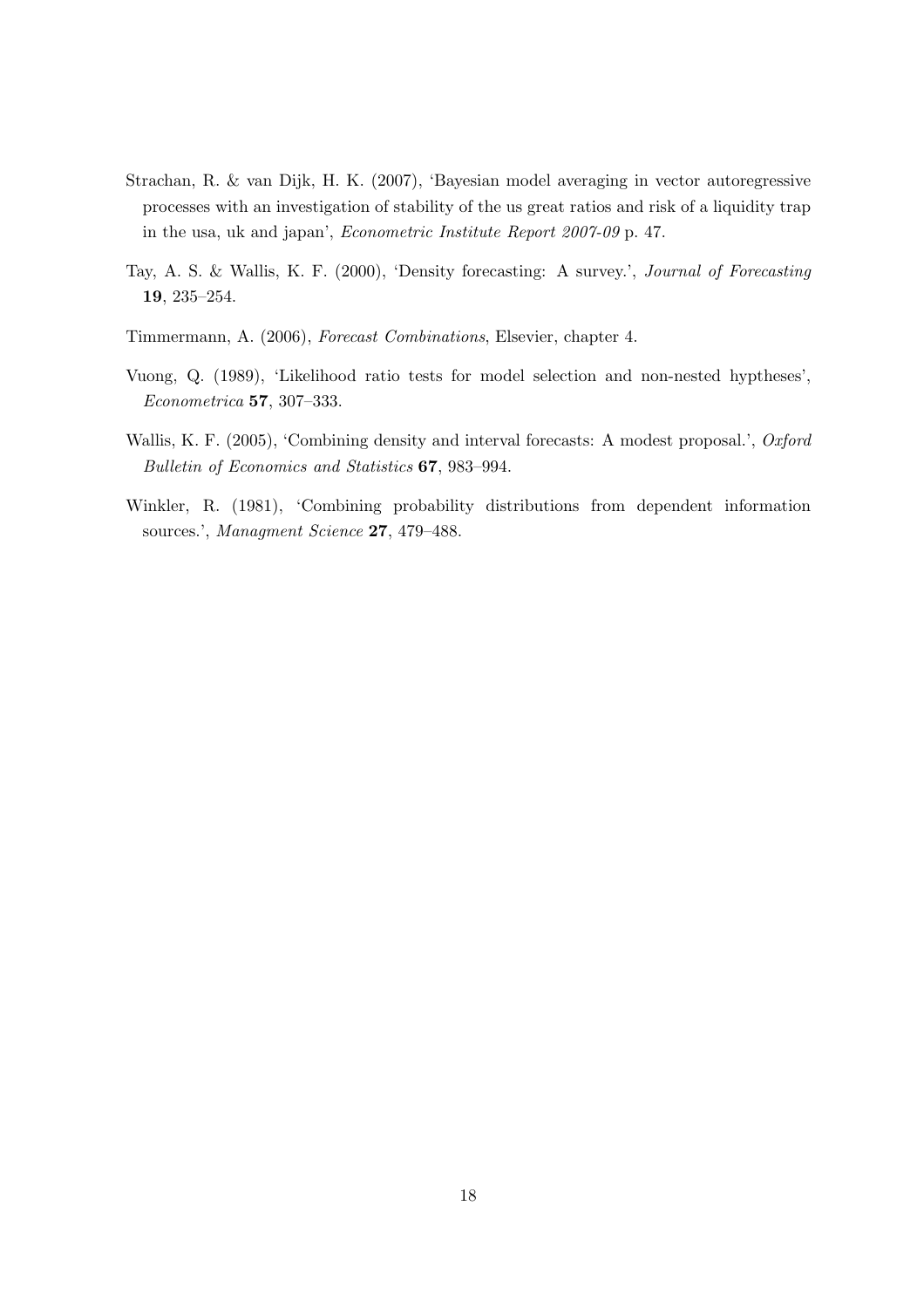# A Appendix



Figure 1: Negative average log-score and RMSPE for the individual and combined density forecasts - US.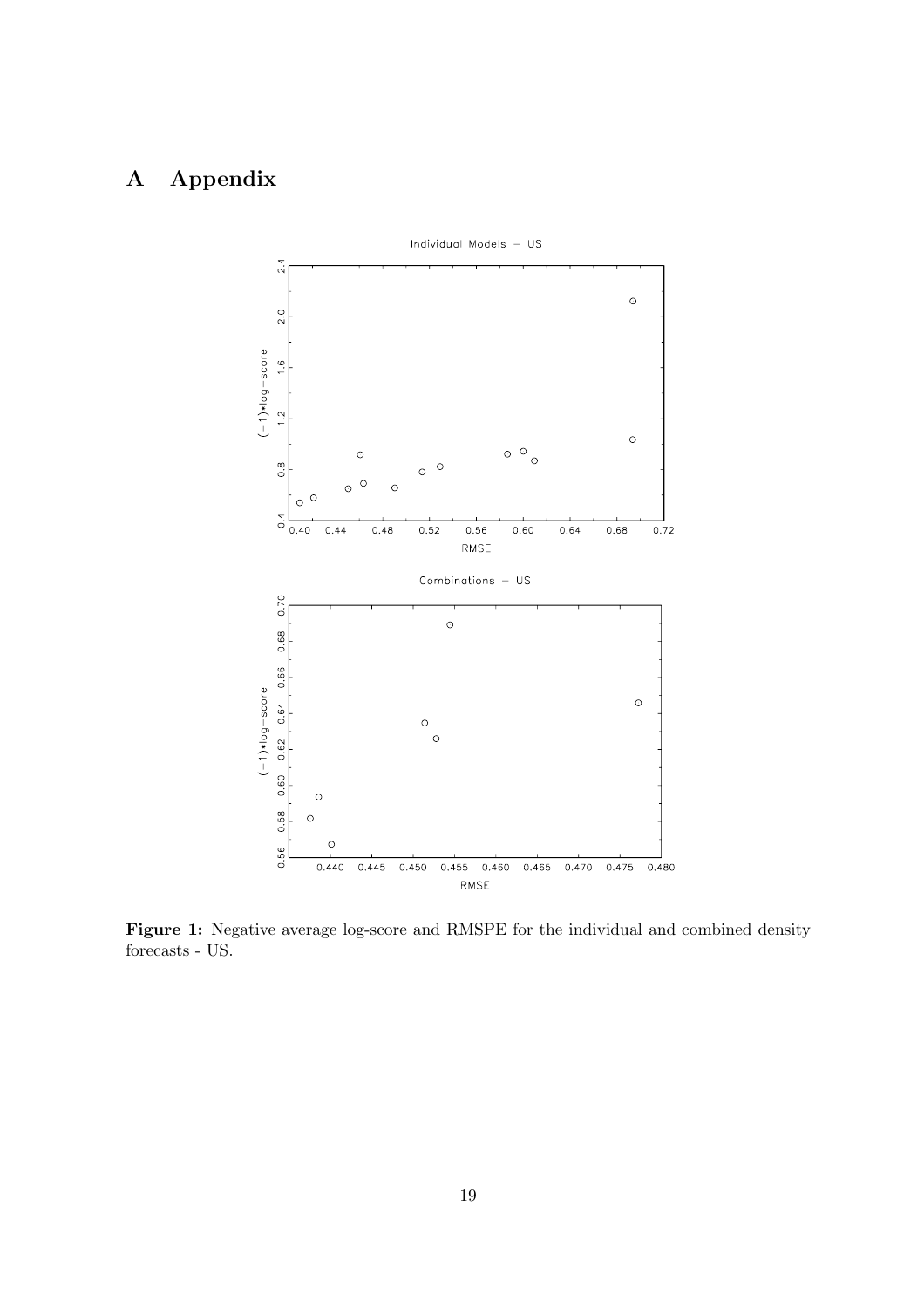

Figure 2: Negative average log-score and RMSPE for the individual and combined density forecasts - UK.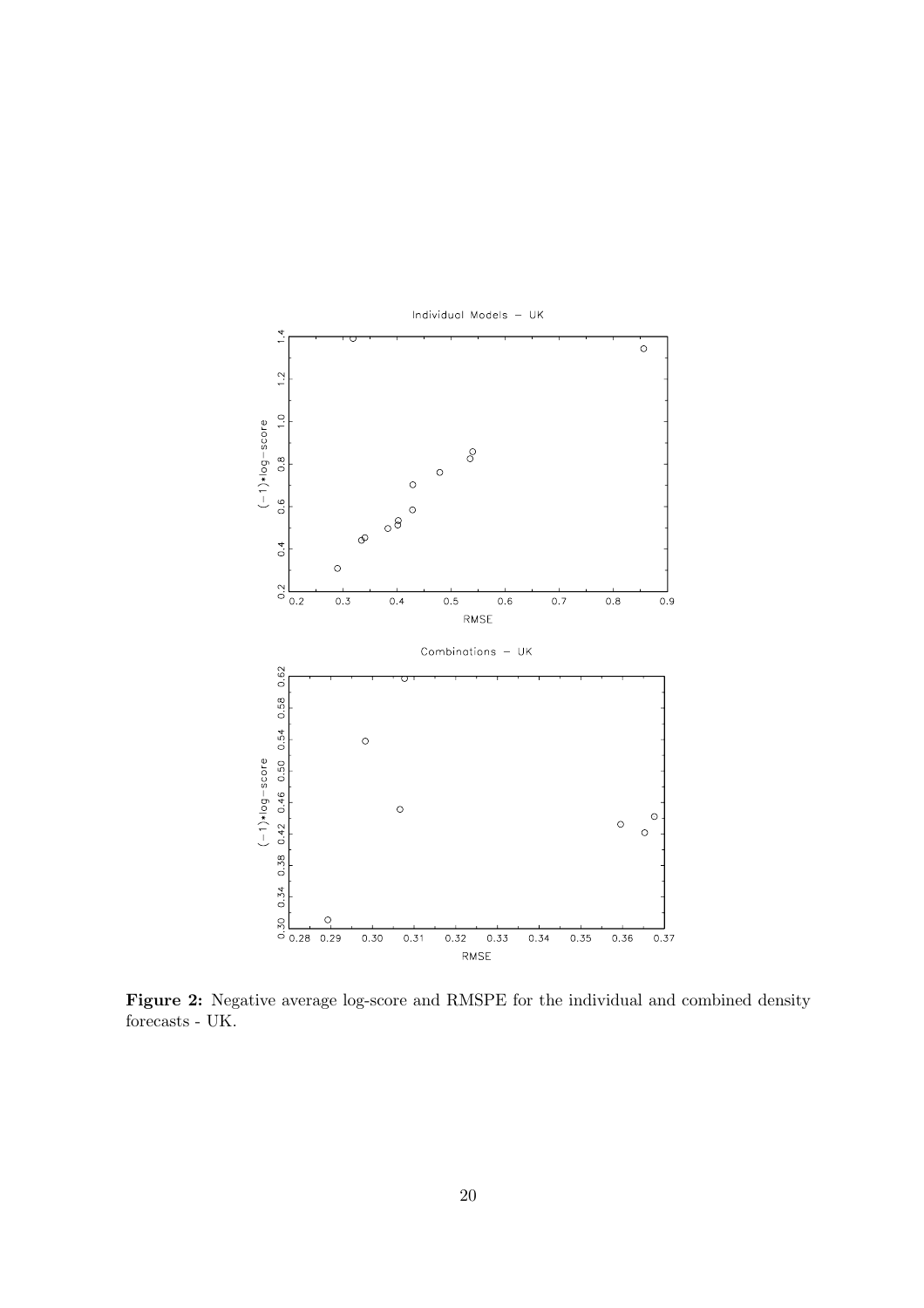

Figure 3: Negative average log-score and RMSPE for the individual and combined density forecasts - Norway.